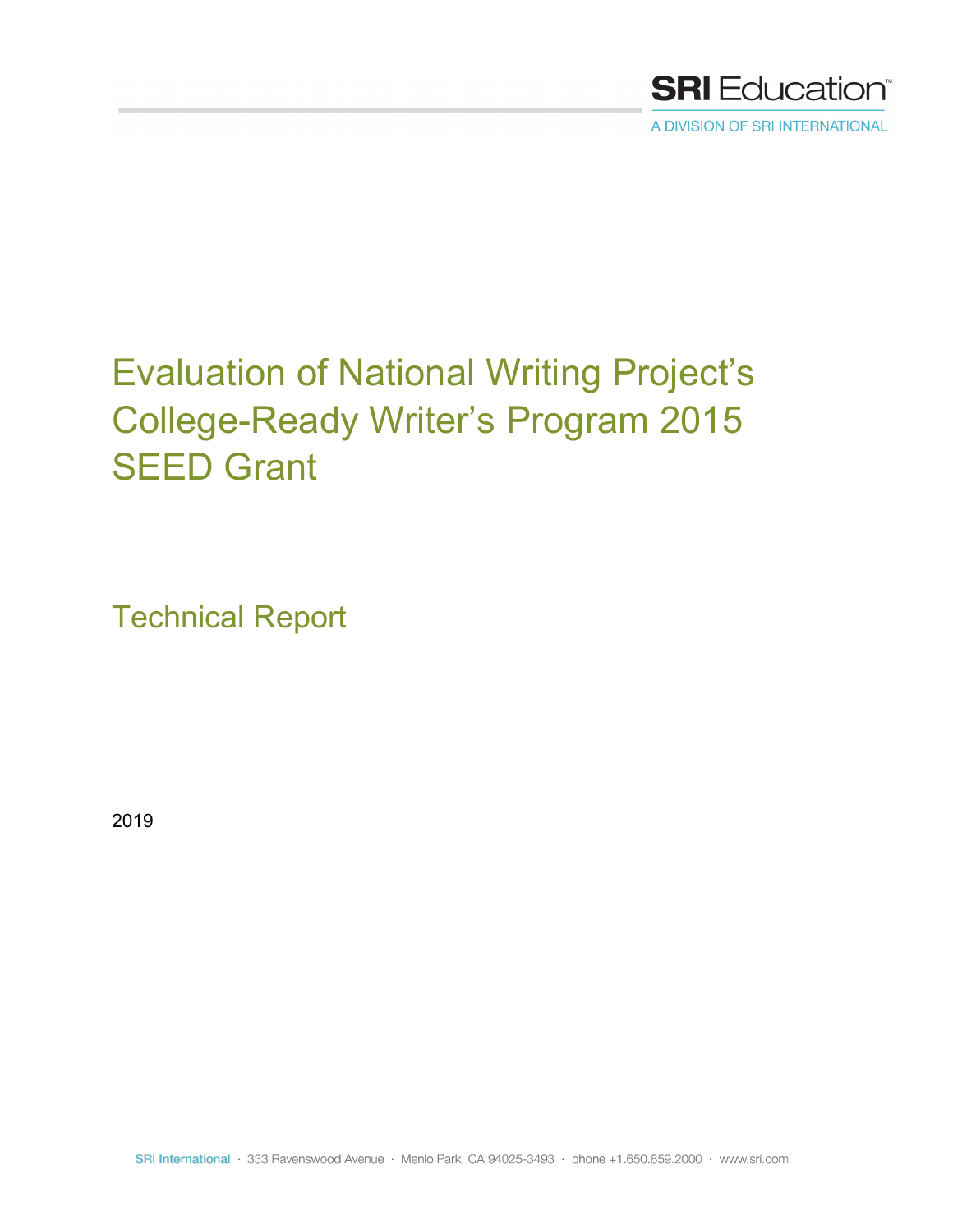This report was prepared by SRI International with funds provided by the National Writing Project under a grant from the U.S. Department of Education. However, the contents do not necessarily represent the policy of the U.S. Department of Education, and you should not assume endorsement by the Federal Government.

Suggested Citation: Arshan, N. L., Park, C. J., & Gallagher, H. A. (2019). *Evaluation of National Writing Project's College-Ready Writer's Program 2015 SEED grant: Technical report.* Menlo Park, CA: SRI International.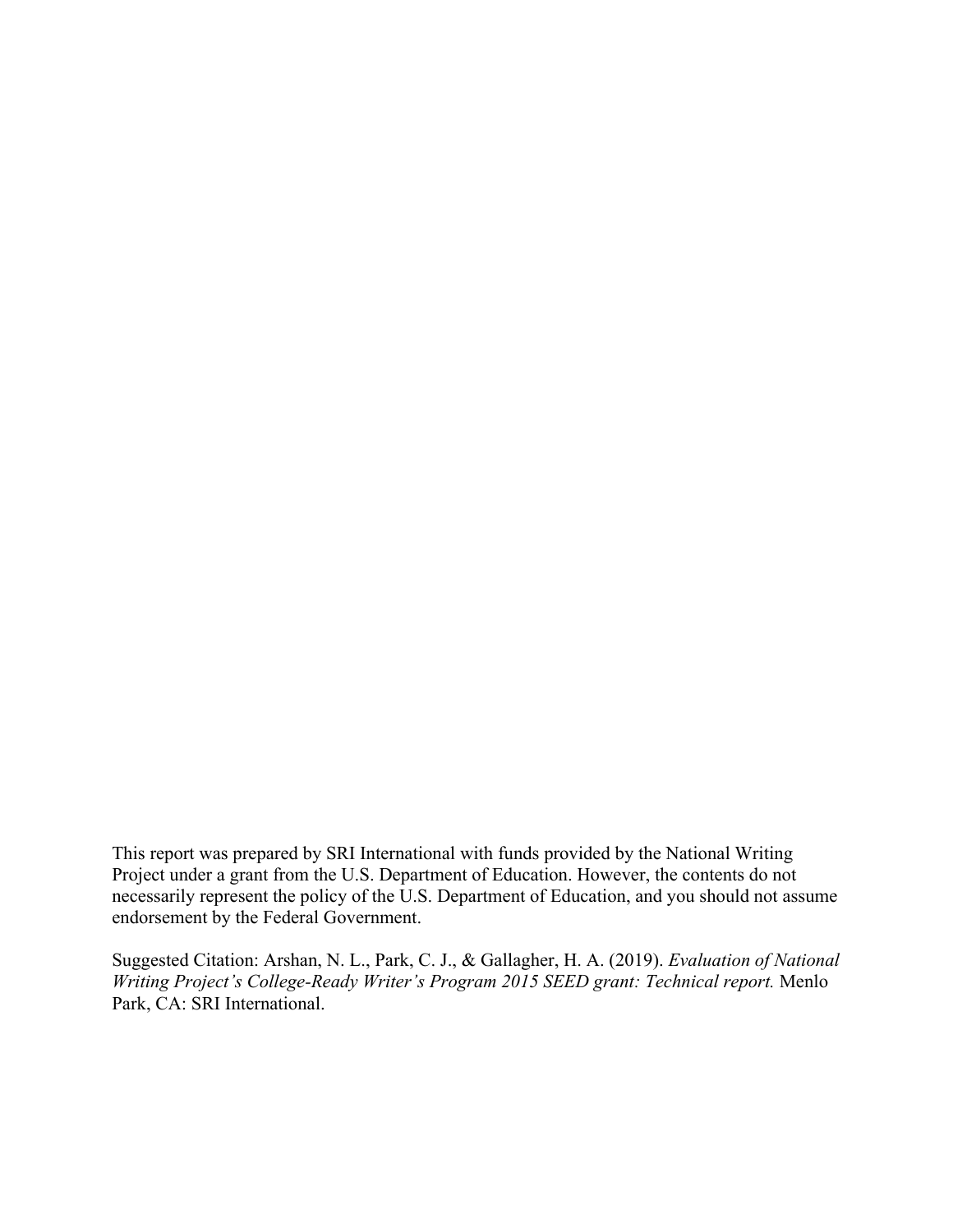# **Contents**

## **Contents**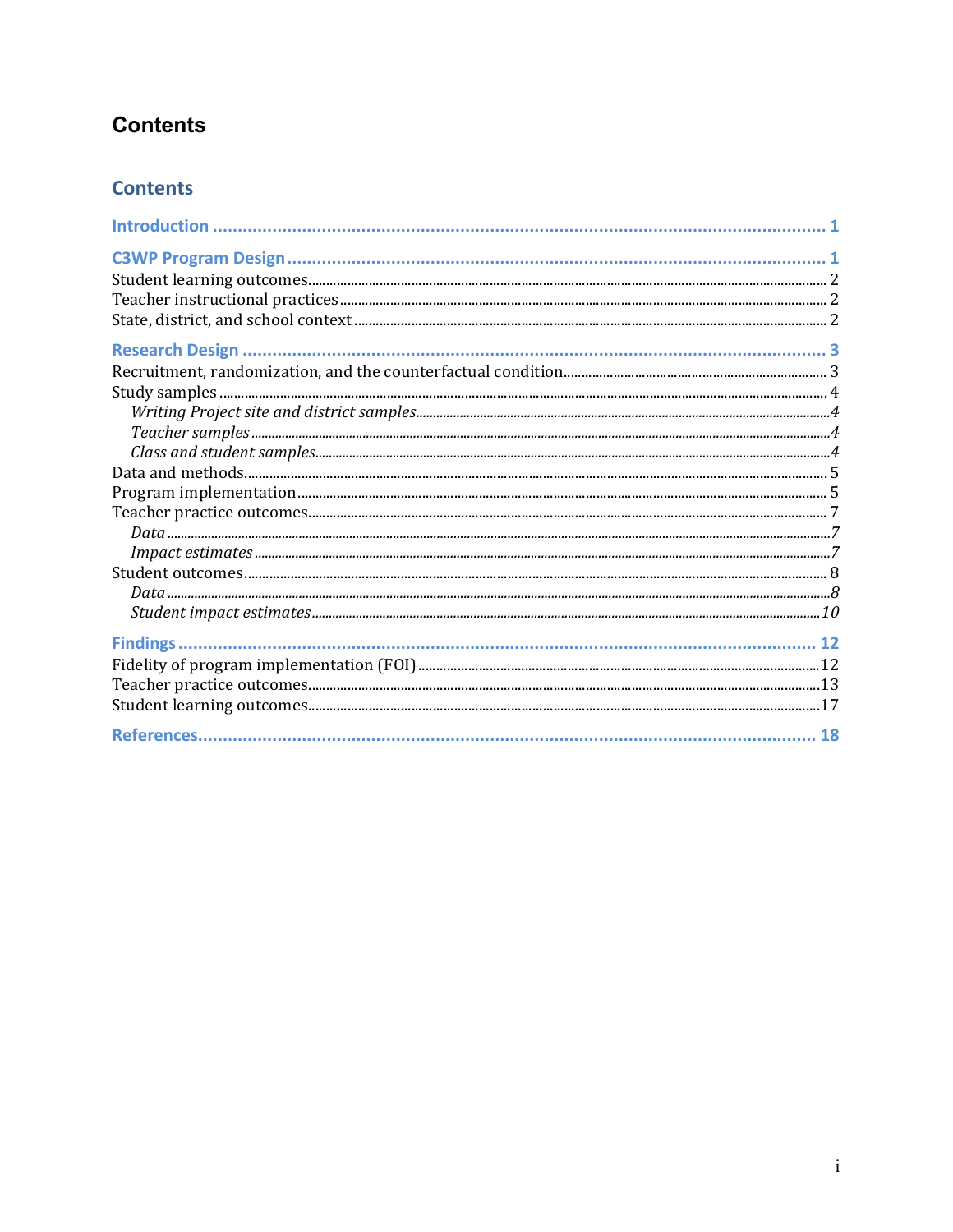## **Exhibits**

| Exhibit 3. Baseline and Outcome AWC-SBA Scores by Time and Treatment Condition 10            |  |
|----------------------------------------------------------------------------------------------|--|
|                                                                                              |  |
| Exhibit 5. Teacher Practice: Purpose of Writing Instruction (When Writing Took Place) 15     |  |
| Exhibit 6. Teacher Practice: Use of Evidence and Source Material (When Argument Writing      |  |
|                                                                                              |  |
| Exhibit 7. Teacher Practice: Argument Skills Practiced (When Argument Writing Took Place) 16 |  |
|                                                                                              |  |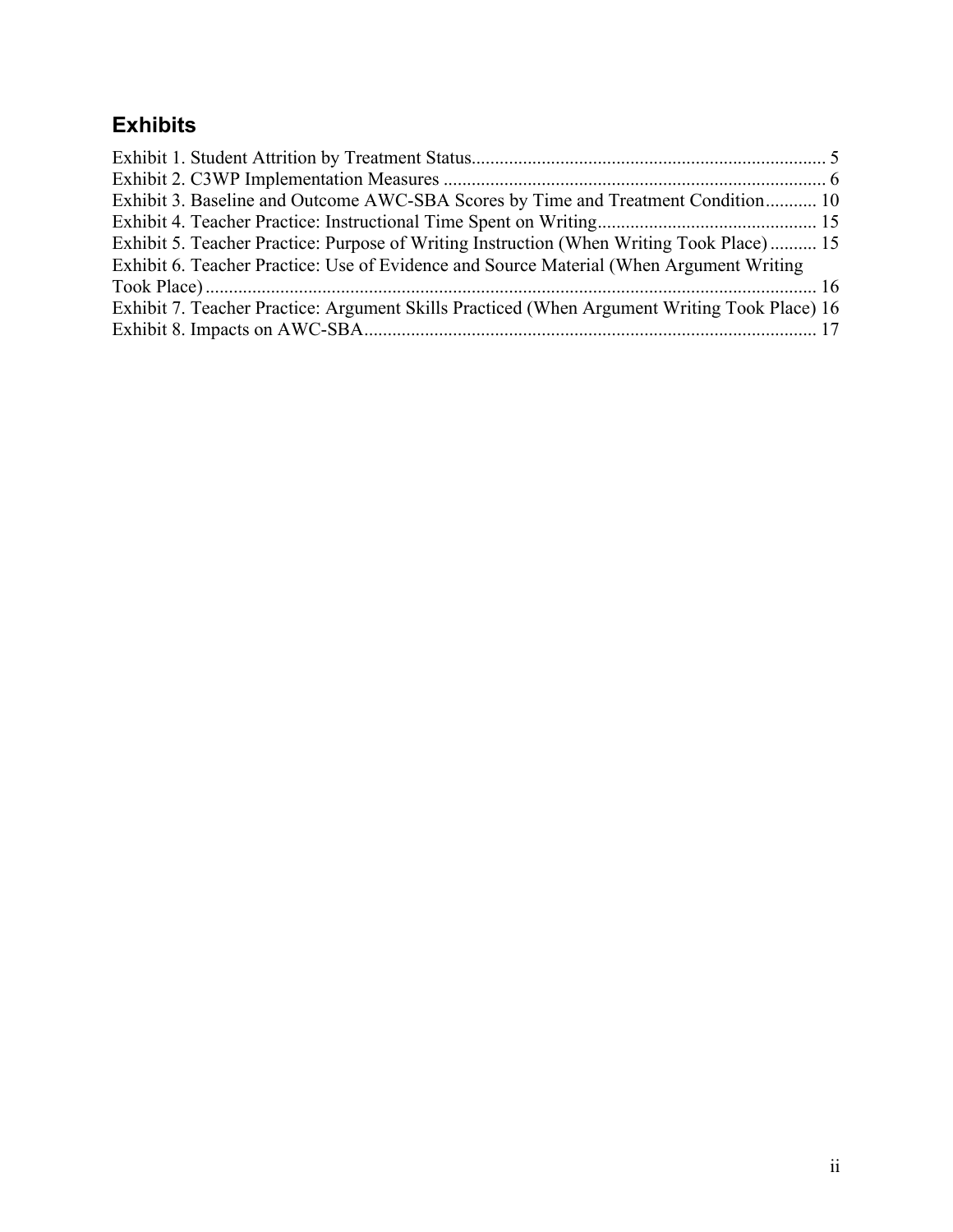## <span id="page-4-0"></span>**Introduction**

The National Writing Project's (NWP) College, Career, and Community Writers Program (C3WP) provides professional development for teaches in grades 7–10 with the goal of improving students' source-based argument writing. C3WP aims to build teachers' understanding of and skill in teaching argument writing. C3WP was subject to a prior rigorous evaluation, which found that two years of C3WP had a positive impact on writing outcomes for students in grades 7-10 in high-need rural districts (Gallagher, Arshan, & Woodworth, 2017). C3WP was formerly called the College-Ready Writers Program (CRWP).

In 2015, with the support of a Supporting Effective Educator Development (SEED) grant, the National Writing Project sought to extend the reach of the program to non-rural contexts and to examine the efficacy of a short-cycle version of the program. The SEED grant also supported researchers at SRI Education to conduct an independent evaluation (a within-teacher randomized controlled trial) designed to examine both program implementation and the impact of the program on teachers' instructional practices and student learning. This report presents the results of the short-cycle impact analysis that focused on 7th and 8th grade English Language Arts (ELA) teachers in high-needs districts. "High needs" is defined as school populations where at least 50% of students are eligible for free or reduced lunch programs.

The technical report begins with a discussion of the C3WP program components and intended outcomes. Then, it describes the research design including a discussion of recruitment and randomization; site, teacher, class, and student samples; and data and methods. Finally, the report provides findings related to program implementation, teacher practice outcomes, and student learning outcomes.

## <span id="page-4-1"></span>**C3WP Program Design**

C3WP is designed to change teachers' understanding of and instructional practices in sourcebased argument writing, with an ultimate goal of helping students to become skilled at writing arguments based on information in non-fiction sources. As noted above, a prior evaluation of C3WP examined the impact of a two-year version of the program on students' source-based argument writing. This evaluation examines a short-cycle version of the program as implemented by six local Writing Project programs.

C3WP has three core features (1) intensive professional development; (2) instructional resources; and (3) formative assessment, described below.

- **Professional development.** C3WP calls for intensive and embedded teacher-to-teacher professional development focused on supporting classroom implementation of argumentwriting teaching practices. This includes 45 hours of professional development that uses strategies intended to support implementation such as modeling lessons, co-teaching, and planning for implementation.
- **Instructional resources.** C3WP includes instructional resources designed to scaffold the teaching of argument writing for teachers by providing models which teachers can learn from and use in the classroom. Each resource focuses on a specific skill or practice in argument writing, and the resources are designed to build on each other. Local Writing Project sites were expected to support teachers in learning and using the instructional resources in their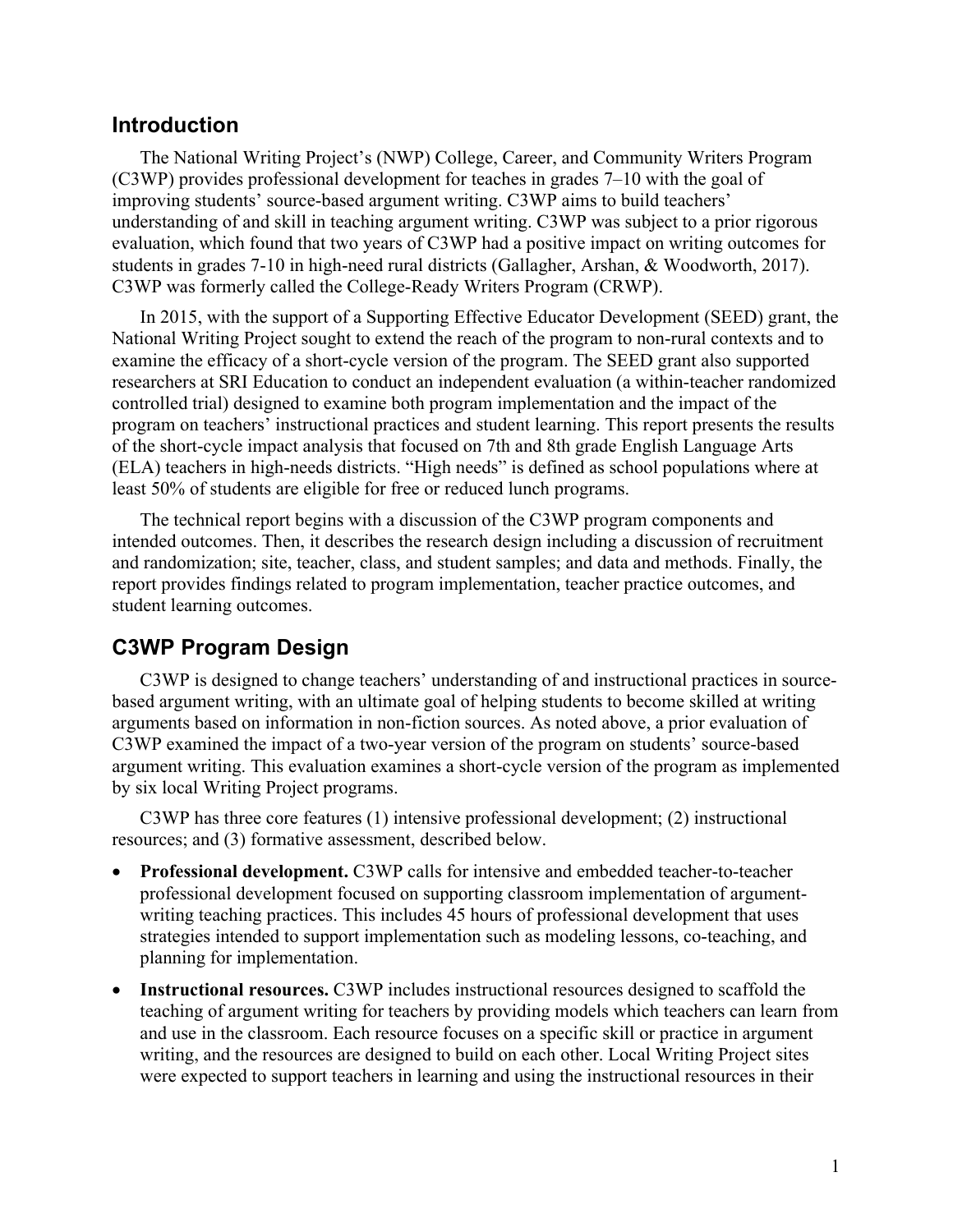classrooms. Teachers were expected to implement four cycles of argument writing using the instructional resources.

• **Formative assessment.** C3WP features regular formative assessment to inform subsequent steps in instruction. The Using Sources Tool (UST), a C3WP-specific formative assessment resource, supports teachers in analyzing how students make and support claims using evidence from sources. Teachers were expected to use the UST at least twice over the course of the year to examine their students' writing. Sites were expected to review the UST in professional development sessions and collaboratively examine the data.

Local university-based writing-project sites provided C3WP professional development and adapted the program to local context while maintaining the core features. NWP's national office provided technical assistance to local sites in the form of national convenings of sites intended to build the sites' and teachers' understandings of C3WP, connect with and learn from other local sites, and reflect on their work together. The program began with a launch in summer 2016 and a mid-year convening in February 2017. The national office also maintained a website with C3WP materials and resources and convened periodic virtual meetings.

#### <span id="page-5-0"></span>**Student learning outcomes**

C3WP aims to improve students' abilities to write an argument using evidence from nonfiction sources. The program introduces students to specific argument writing skills such as identifying and responding to arguments; selecting and annotating evidence; crafting a claim with evidence; and organizing evidence. The expectation is that introducing these skills will improve students' performance on a source-based argument writing task. More broadly, C3WP seeks to "support students in reading critically, exploring multiple points of view, and taking a stand on important issues" (Friedrich, Bear, & Fox, 2018, p.19).

#### <span id="page-5-1"></span>**Teacher instructional practices**

C3WP asks teachers to implement cycles of instruction aimed at developing students' skills in argument writing using C3WP instructional resources and to engage students in routine argument writing (RAW). Within the context of C3WP, a cycle of argument writing starts with teachers experiencing an instructional resource in professional development, trying the instructional resource in the classroom, and examining student work collaboratively during professional development using C3WP's formative assessment tools to determine instructional next steps. The participating 7th and 8th grade ELA teachers were asked to teach four cycles of C3WP argument writing instruction during the year and analyze their students' argument writing with the UST at least twice.

#### <span id="page-5-2"></span>**State, district, and school context**

The SEED grant required that participating teachers had to be teaching within schools where at least 50% of the student populations qualified for free and/or reduced-price lunch. In addition, all of the schools in our study were located in states which had adopted the Common Core English Language Arts standards, which featured a shift towards argument writing. During recruitment, district staff consistently shared that teachers' writing instruction was already Common Core aligned.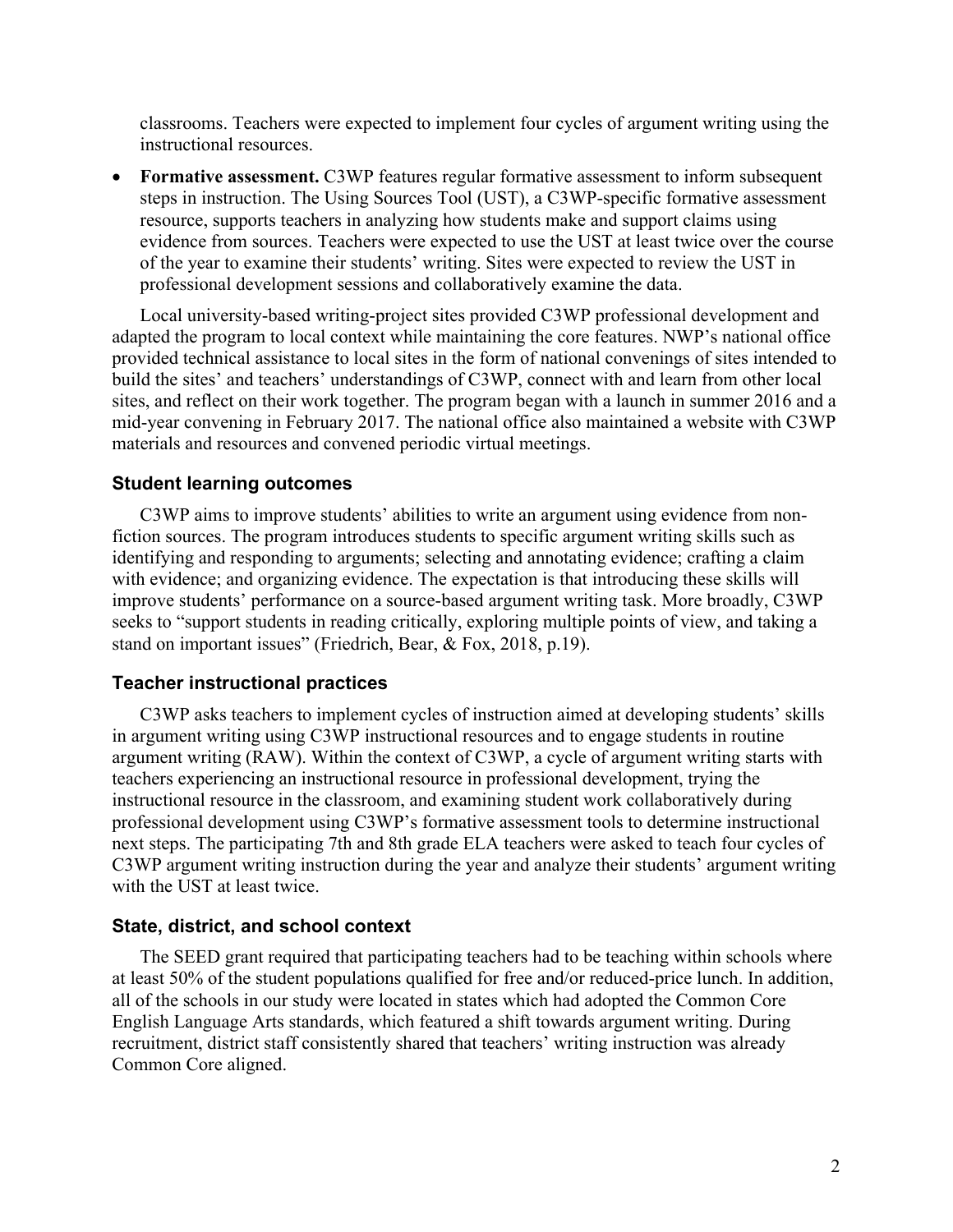## <span id="page-6-0"></span>**Research Design**

The evaluation was a classroom-randomized, controlled trial measuring the impact of C3WP on teachers' 7th and 8th-grade ELA instructional practices and students' source-based argument writing achievement. Our primary research questions include:

- 1. Was C3WP implemented with fidelity?
- 2. What impact did C3WP have on teacher practice?
- 3. What impact did C3WP have on student source-based writing achievement?

#### <span id="page-6-1"></span>**Recruitment, randomization, and the counterfactual condition**

NWP invited a subset of their local Writing Project sites to participate in this evaluation. The sites participating in the study each had prior experience with C3WP and/or a history of conducting in-service professional development in schools. Each site recruited schools in their service area to partner with on the program. Within these schools, sites recruited 7th through 8th grade ELA teachers to participate in the experiment.

Prior to randomization, the research team asked teachers to nominate two similar classrooms: one would be randomized into C3WP, the other into a business-as-usual control group. To participate in the study, teachers committed to participate in C3WP training and to use the tools and materials in their C3WP classroom. They also committed to wait until after post-test to use any C3WP tools, materials, or, as possible, strategies, in the control classroom. Student pre-test writing skills were assessed within three weeks of the first day of school. Teachers administered the post-test during a four-week period from mid-February to mid-March. The timing of the preand post-test writing assessments allowed researchers to collect student rosters from stable classrooms prior to randomization and allowed teachers time to implement a C3WP unit prior to state testing. On average, this timing allowed for a 6-month window to implement C3WP.

A within-teacher randomization of a program designed to improve teacher effectiveness comes with limitations, risks, and benefits. First, as the teacher is constant between the treatment and control conditions, any general skill developed by the teacher that would benefit the students' source-based argument writing without using C3WP strategies, tools, and materials (e.g., greater understanding of argumentation) will not be included in the estimated treatment effect. As such, the estimated impacts of this design may underestimate the full impacts of C3WP and should be interpreted as estimating only the impacts of the programs' strategies, tools, and materials.

Second, the risks of contamination are high, as teachers have access to program strategies, tools, and materials and could use them in the control classrooms. To minimize this risk, local Writing Projects recruited schools and, within those schools, gave teachers the option to participate in the research study or opt out. Further, the student outcome measure was collected at least 6 weeks before state standardized testing so that teachers would have a chance to use C3WP in the control classrooms prior to any high-stakes assessment, thus mitigating the risk that assessment pressures might lead teachers to use C3WP in their control classrooms. Teachers who chose to participate in the study were screened by the research team for understanding of and buy-in for the research design. These teachers received a stipend of \$1,000 for participation to provide a further incentive to maintain the distinction between the treatment and control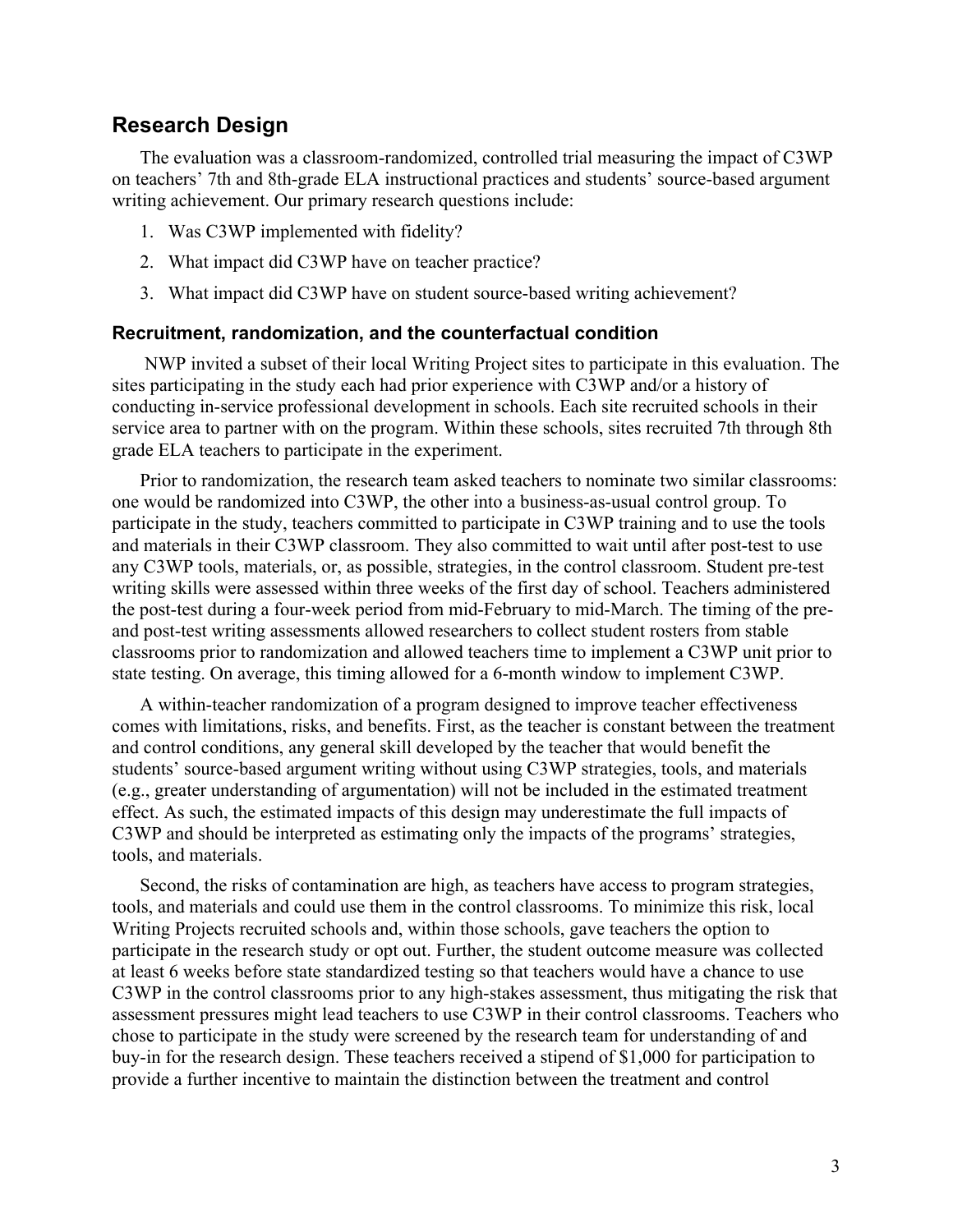conditions. The research team monitored contamination through daily instructional logs and endof-year interviews (described below).

Despite these limitations and risks, the design also provides a strong benefit of costeffectiveness. A study of 62 classrooms can be executed for far less money than a study of 62 schools and does not require the disruptions of communities of practice inherent in a study that randomizes teachers. Second, the within-teacher design controls for all other aspects of teacher effectiveness except the use of C3WP tools and materials, likely improving overall statistical power (Rhodes, 2011).

#### <span id="page-7-0"></span>**Study samples**

#### <span id="page-7-1"></span>*Writing Project site and district samples*

NWP recruited six local Writing Project sites with an history with providing in-service development to schools and districts. Five of the six sites had implemented C3WP in the prior evaluation. The leadership of the sixth site had been involved in the leadership and development of C3WP. The local Writing Project sites recruited high-needs schools serving grades 7 and 8 in their service areas. Four of the sites worked with teachers across two schools, and two sites worked with teachers within one school.

#### <span id="page-7-2"></span>*Teacher samples*

Local Writing Project sites worked with their partner schools to identify eligible teachers and target them for recruitment. To be eligible for inclusion, teachers must have been a core ELA teacher, teach at least two eligible ELA classes in grades 7 and/or 8, and make a 2-year commitment to the study. In addition, teachers agreed to implement C3WP in their focal class and not use C3WP materials in their control class. The teacher sample at randomization consisted of  $31<sup>1</sup>$  $31<sup>1</sup>$  $31<sup>1</sup>$  7th and 8th grade ELA teachers (randomization blocks) and 62 classrooms (units of randomization).

We calculate attrition as

$$
Attention = \frac{N_{assigned\_sample} - N_{analytic\_sample}}{N_{assigned\_sample}}
$$

One teacher attrited from the study after randomization, removing two study classrooms (one C3WP and one control) from the analytic sample. Cluster-level attrition is therefore 3.2% overall and for each study condition.

#### <span id="page-7-3"></span>*Class and student samples*

The research team asked teachers to choose classes that were the in same grade level, contained the same target population (e.g., both regular track or both honors), and had similar achievement and behavior patterns (to the best of their ability to observe within the first few weeks of school). Researchers reviewed the teachers' class selections and collected student rosters for the selected classes prior to randomization.

<span id="page-7-4"></span><sup>&</sup>lt;sup>1</sup> The originally randomized sample consisted of 32 teachers and 64 classrooms. One teacher left the study prior to collection of baseline data (and therefore notification of which classroom had been randomized into each condition). As such, we report on a randomized sample of 31 teachers.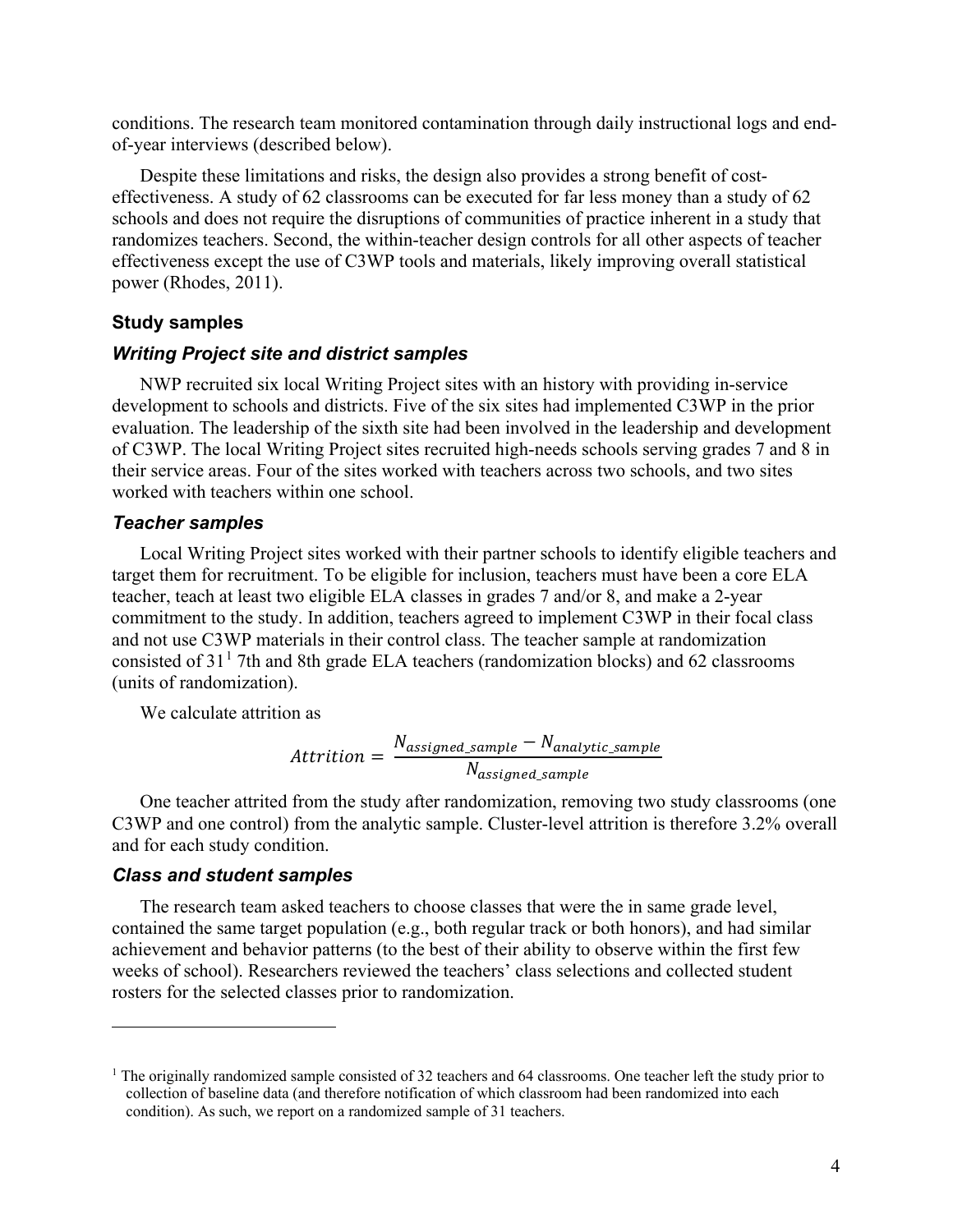Before randomization, the research team collected rosters of students enrolled in each teacher's study classes. Students enrolled in these study classes were randomized as a cluster. The research team asked schools to maintain study classes intact absent unavoidable mitigating circumstances. No students joining a study classroom after collection of student rosters were included in the analytic sample.

- If students were moved to a classroom in the alternate treatment condition, they were analyzed according to their originally assigned status and teacher (an intent-to-treat estimate).
- As the student outcome data were researcher-collected measures (see below for more detail), the research team was unable to collect data if a student left the study classroom.
- Students were considered attrition if they transferred schools, transferred into a non-study classroom, or were absent for or declined to participate in data collection.

Student attrition was 23% overall, and for each group (Exhibit 2).

To examine cross contamination of classes with C3WP practices, we collected instructionalpractice data from logs (described below), and researchers conducted interviews with 13 teachers. Minimal evidence of contamination was reported (e.g., one teacher searched for a graphic organizer similar to one provided by C3WP for use in her control classroom).

<span id="page-8-2"></span>**Exhibit 1. Student Attrition by Treatment Status**

|            | Treatment | Control | Overall |
|------------|-----------|---------|---------|
| Assigned n | 614       | 605     | 1.219   |
| Analytic n | 474       | 465     | 939     |
| Attrition  | 23%       | 23%     | 23%     |

NOTE: Assigned *n* excludes students whose teacher attrited from the study.

#### <span id="page-8-0"></span>**Data and methods**

The research team collected data from multiple sources to understand program implementation and assess outcomes. We examined program implementation across the six Writing Project sites, measured teacher practice through a daily teacher instructional log, an[d](#page-8-3)  assessed student learning with a study-administered, on-demand student writing assessment.<sup>2</sup>

#### <span id="page-8-1"></span>**Program implementation**

The research team worked with NWP to develop indicators for each of C3WP's core components to assess whether the program was implemented with fidelity across the local Writing Project sites. As described above, the three key components are:

- Intensive and job-embedded professional development
- Support for the use of C3WP instructional resources
- Use of formative assessment to examine student work

<span id="page-8-3"></span><sup>&</sup>lt;sup>2</sup> The research team also interviewed professional development leads and teachers at each site but does not draw on the interviews to describe implementation in this technical report.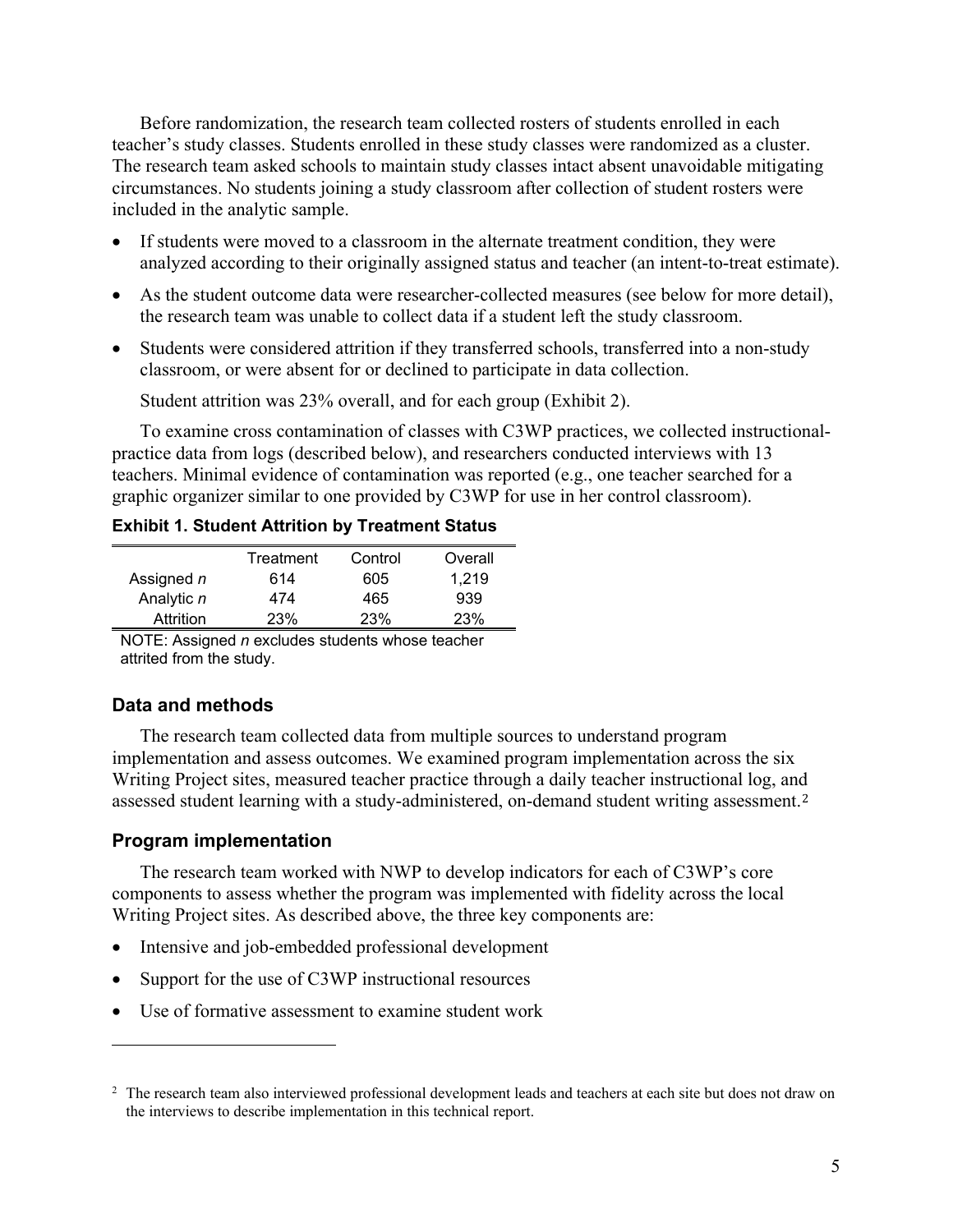To assess the fidelity of implementation (FOI), the research team obtained data on the extent of teacher participation in the professional development, features of the professional development program, and use of the UST to conduct formative assessment. Each measure was examined against thresholds for each indicator to assess whether the site fully implemented the program. We specify how each feature was operationalized in the context of this one-year version of the program. Exhibit 2 lays out each indicator and threshold.

To assess implementation, researchers obtained administrative data from NWP's Professional Learning Tracker (PLT) and UST online platform. Each local Writing Project site was required to submit PLT data three times a year on the participants, hours, content, and strategies associated with each professional development event. The researchers used this data to determine the extent to which the sites implemented the program as intended.

|                  | <b>Key Elements</b><br>of Feature           | <b>Operational Definition for</b><br><b>Indicator</b>                                                                                                                                                                                                                                                                                                                                                                  | Data Source(s)<br><b>For Measuring</b><br><b>Indicator</b>  | <b>Teacher-level</b><br><b>Threshold</b>             | <b>Site-level Threshold</b>                                                                                                                                                           |
|------------------|---------------------------------------------|------------------------------------------------------------------------------------------------------------------------------------------------------------------------------------------------------------------------------------------------------------------------------------------------------------------------------------------------------------------------------------------------------------------------|-------------------------------------------------------------|------------------------------------------------------|---------------------------------------------------------------------------------------------------------------------------------------------------------------------------------------|
|                  |                                             | Component 1: Duration and Breadth of Teacher Professional Development                                                                                                                                                                                                                                                                                                                                                  |                                                             |                                                      |                                                                                                                                                                                       |
| 1.1              | Duration and<br>breadth of<br>participation | 80% of participating 7-8 ELA<br>teachers participate in 45 or<br>more hours of PD                                                                                                                                                                                                                                                                                                                                      | PLT                                                         | $A: 35+ hours$<br>$B: 40+ hours$                     | 85%+ of participating 7–8 grade ELA<br>teachers reach teacher-level threshold A<br><b>OR</b><br>75% of participating 7-8 grade ELA<br>teachers reach teacher-level threshold B        |
|                  |                                             |                                                                                                                                                                                                                                                                                                                                                                                                                        |                                                             | Component 2: Content of the Professional Development |                                                                                                                                                                                       |
| 2.1              | Focus on<br>argument<br>writing             | 80% of participating 7-8 grade<br>ELA teachers participate in 36<br>hours of PD focused on<br>argument                                                                                                                                                                                                                                                                                                                 | PLT                                                         | $A: 25+ hours$<br>$B: 30+ hours$                     | 85%+ of participating 7–8 grade ELA<br>teachers reach teacher-level threshold A<br><b>OR</b><br>$75\%$ + of participating $7-8$ grade ELA<br>teachers reach teacher-level threshold B |
| 2.2 <sub>b</sub> | Use of<br>formative<br>assessment tool      | Analysis of student work is<br>submitted via NWP's Using<br>Sources online tool on 2<br>occasions                                                                                                                                                                                                                                                                                                                      | NWP's Using<br>Sources Tool<br>data base online<br>platform |                                                      | Analysis of student work is submitted via<br>NWP's Using Sources online tool on 2<br>occasions prior to end of year (or outcome<br>administration)                                    |
|                  |                                             |                                                                                                                                                                                                                                                                                                                                                                                                                        |                                                             | Component 3: Professional Development Strategies     |                                                                                                                                                                                       |
| 3.1              | Focus on<br>classroom<br>enactment          | For 80% of participating 7-8<br>grade ELA teachers, 50% of<br>PD events focus on classroom<br>enactment, including: (1) demo<br>lesson, 2) designing<br>tasks/assignments,<br>(3) planning for classroom<br>implementation, (4) analyzing<br>student work, (5) analyzing<br>student work, (6) Modeling<br>instruction with teachers, (7)<br>co-teaching/co-planning; and<br>(8) debriefing classroom<br>implementation | PLT                                                         | 50% of PD events                                     | 75%+ of participating 7-8 grade ELA<br>teachers reach teacher-level threshold                                                                                                         |

#### <span id="page-9-0"></span>**Exhibit 2. C3WP Implementation Measures**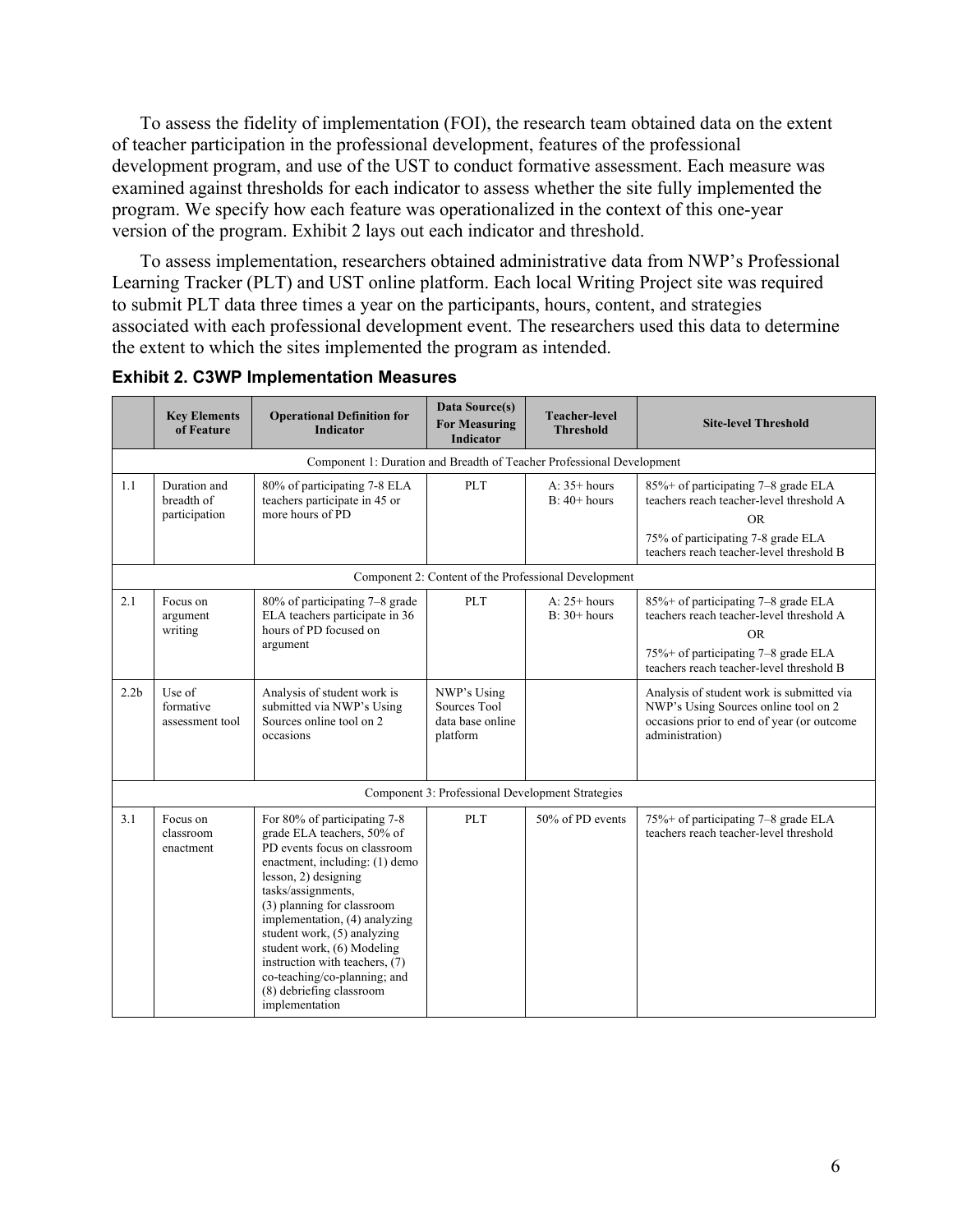#### <span id="page-10-0"></span>**Teacher practice outcomes**

The measurement of teacher practice outcomes was based on data from an instructional log. The data source and impact analysis are described below.

#### <span id="page-10-1"></span>*Data*

We measured teacher practice through an instructional log, administered to teachers daily for two weeks during the study. This instrument was adapted by the research team from a similar instrument found to have high rates of inter-rater reliability (Gallagher, Arshan, & Woodworth, 2017). The research team adapted the logs to be appropriate for a within teacher comparison by focusing on instruction closely aligned to C3WP's strategies, tools, and materials. The teachers answered each set of questions twice: once for the C3WP classroom and once for the control classroom. To monitor contamination between the classrooms, the log also asked about the use of C3WP tools and activities in each class. The log was closely aligned to the program's goals, with a focus on time spent writing and the skills students practiced during this writing time. To measure impacts on instruction, the log included questions about instructional time spent writing, the purposes for writing, and the nature of the students' revisions or argument writing, if one of those activities took place.

The logs were administered daily to more accurately capture the specific classroom practices enacted, and they were sampled on multiple days to minimize the error associated with the measurement of teacher practice. To improve the precision of the estimates, the log prompted teachers to focus on an average individual student in the class rather than an estimate across students.

#### <span id="page-10-2"></span>*Impact estimates*

To estimate impacts on practice, we used a multi-level model, in which the predicted practice *Y* on day *i* of class *j* taught by teacher *k* is given as:

$$
\widehat{Y_{ijk}} = \beta_0 + \beta_1 (C3WP_i) + \sigma_k + \delta_j + \eta_i.
$$

Random effects  $\sigma_k$ ,  $\delta_j$ , and  $\eta_i$  account for error at the teacher, class, and day levels. Typically, teacher-fixed effects would be a more appropriate modeling choice, as variance in treatment effects by teacher combined with an unequal sample size within classes might bias estimates. However, teachers who only answered a question for one condition or the other (e.g., those who only taught writing in their C3WP class during log administration) and therefore have missing data describing their writing instruction would not contribute to the estimated treatment effects using teacher-fixed effects models. As such, we run random effects models and used a teacher-fixed effect model as a specification check to ensure results are not driven by bias caused by variation in teacher effects. Logistic models were estimated using Stata version 14.2's *meqrlogit* command; the one continuous outcome used the *mixed* command. All logistic outcomes are converted into predicted percentage of days for ease of interpretation.

Teachers used C3WP tools and materials so infrequently in control classrooms that multilevel logistical models would not converge with consistency when estimating these differences by treatment condition. We therefore provide descriptive statistics (i.e., means and sample sizes) on the use of C3WP tools and materials by condition to describe any possible contamination.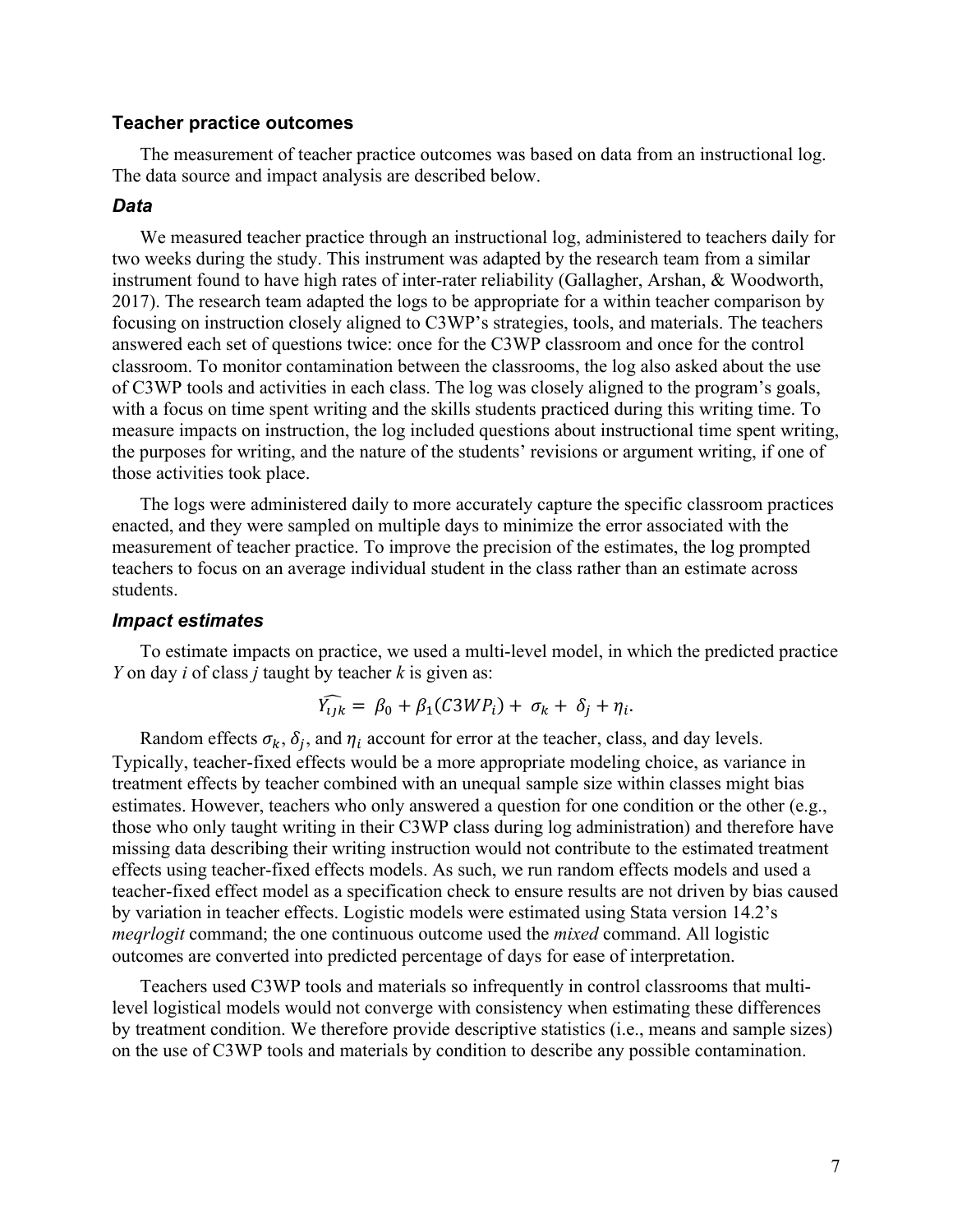#### <span id="page-11-0"></span>**Student outcomes**

For this study, student outcomes were measured using a source-based argument writing assessment. The data used and analysis are described below.

#### <span id="page-11-1"></span>*Data*

The research team administered a two-day writing assessment to all students in study classrooms in fall 2016 (baseline) and again in spring 2017 (outcome). On day 1, the prompts provide students with approximately five sources on one of four topics. Source material included articles, images, graphs, and infographics. The topics were selected to be of interest to students and provide multiple potential arguments (e.g., payments for college athletes). On day two, the outcome prompt asked students to write an argument using evidence from the source materials. Teachers administered the baseline prompt before learning of classes' randomization status and received copies of the baseline writing for their C3WP classrooms' writing to allow students to use the sample for revision.

To account for any prompt effects (i.e., one topic or set of writings on which students would tend to score higher or lower than average) and to avoid over-alignment of the outcome measure to the intervention (i.e., teachers or students having access to the prompt used at outcome assessment), prompts were counterbalanced so that all classrooms within a local Writing Project site were assigned one prompt in the fall and the other in the spring. This design meant that (1) prompt effects were balanced across local Writing Project sites, and (2) no study teacher would have access to the post-test prompt their students would write about until the day of the post-test assessment.

The student writing was scored with the Analytic Writing Continuum for Source-Based Argument (AWC-SBA). Over a decade, NWP developed the Analytic Writing Continuum (AWC), which has been shown to be a valid and reliable measure of student writing (Bang,  $2013$  $2013$ .<sup>3</sup> The original version of the AWC had been used primarily to score writing based on students' personal experience and did not explicitly measure the use of evidence from other sources. To assess source-based arguments, NWP developed writing prompts that would require students to select and use evidence from written sources to support their claims or to inform an audience about a particular issue. The resulting performance tasks are similar to the performance-based tasks that were part of some state assessments (e.g., Connecticut) and are part of national assessment consortia (i.e., PARCC and Smarter Balanced). NWP worked with a panel of writing assessment experts to modify the AWC to more accurately score writing that relied on the use of external sources as evidence. The same panel of writing assessment experts selected and annotated anchor papers to be used in training scorers. The revisions to the AWC and the development of annotated anchor papers were designed to help make explicit how wellestablished attributes of effective writing are evident in source-based argument writing. For example, the AWC-SBA's rubric for the stance attribute directs reviewers to assess the extent to which the writing establishes the credibility of the cited source material. The resulting AWC-SBA retains a basic structure rooted in the "6+1 Traits" of writing (Culham, 2003) but has a particular focus on the attributes related to source-based argument writing.

<span id="page-11-2"></span><sup>&</sup>lt;sup>3</sup> For more information about the National Writing Project Analytic Writing Continuum, see http://www.nwp.org/cs/public/print/resource/3776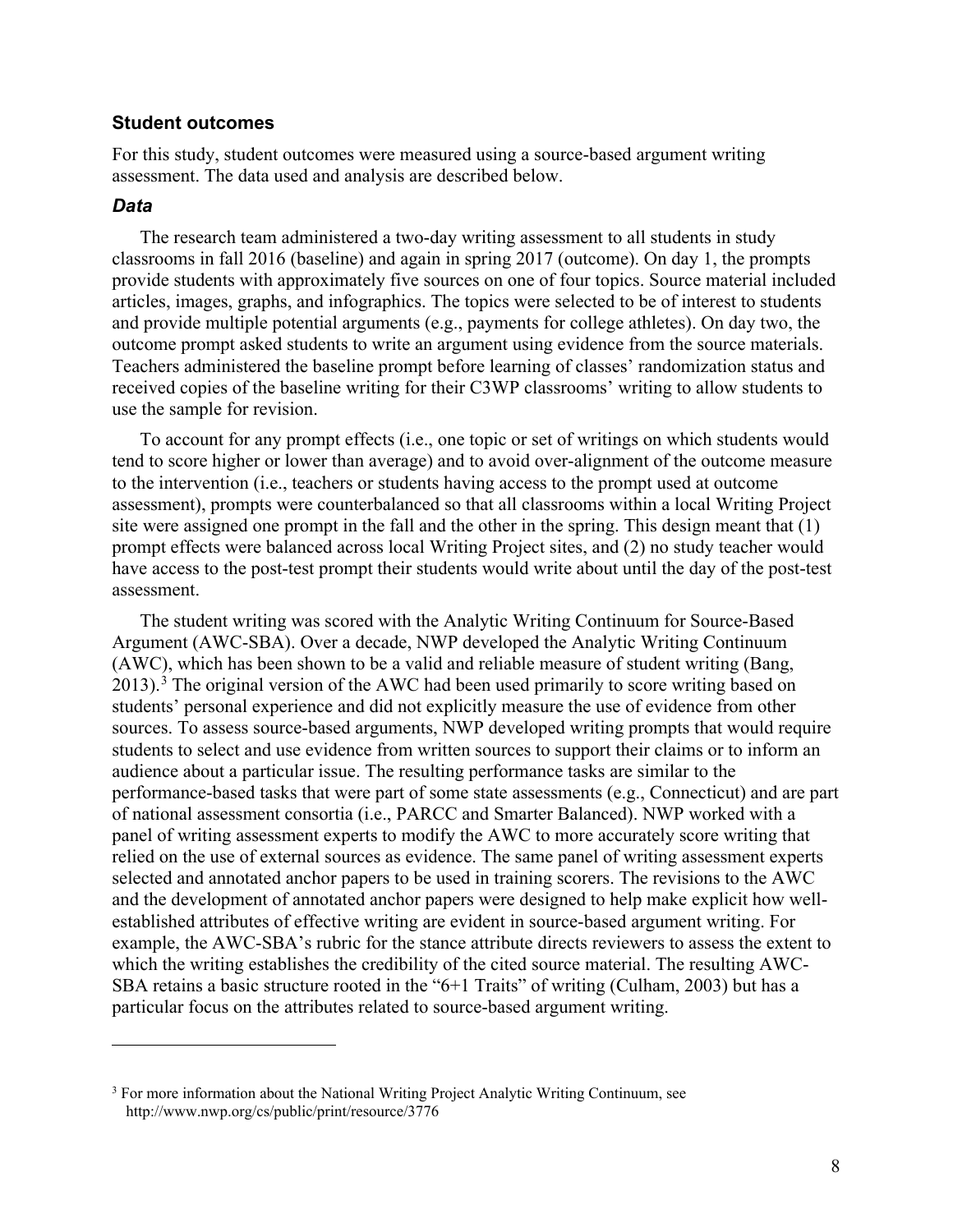The AWC-SBA measures four attributes:

- Content (Including Quality of Reasoning and Use of Evidence) describes how effectively the writing presents an argument supported by reasoning and the use of evidence from sources.
- Structure describes how effectively the writing establishes an order and arrangement to enhance the central argument.
- Stance communicates a perspective through tone and style appropriate for the purpose and describes how effectively the writing establishes credibility.
- Conventions describe how effectively the writing demonstrates age-appropriate control of usage, punctuation, spelling, capitalization, and paragraphing.

While C3WP has potential to impact all four attributes measured by the AWC-SBA, the research team designated the content attribute as the best aligned measure and the study's confirmatory contrast, as in the prior study (Gallagher, Arshan, & Woodworth, 2017).

For unbiased administration and scoring, local research site coordinators were hired to support and monitor data collection in person in all schools. These local research coordinators de-identified the samples by removing names or other personal identifying information, then scanned the papers, attaching an anonymized identification number provided by the research team. The research team checked the scanned writing for legibility, completeness, and remaining identifiable information, then sent the de-identified papers to NWP for scoring. Therefore, scorers did not know the district the papers came from, the timepoint of data collection, or the treatment status.

Scorers were recruited from current and former teachers with middle school experience affiliated with local Writing Project sites not participating in C3WP (to limit the potential for bias in scorers familiar with the program). Scorer training include initial self-review of the AWC-SBA rubric, anchor papers, prompts, and support materials, followed by group a day of group training prior to scoring. Scorers participated in intermittent calibrations throughout the scoring. Small groups of scorers were led by table leaders. These table leaders had prior experience scoring using the AWC-SBA and received an additional day of training prior the scorer training. They worked to support scorers at their table by answering questions and "reading behind" scorers (i.e., performing informal checks of scorers' ratings throughout the process). Scoring was conducted online using NWP's AWC-SBA's online scoring system. Scorers logged in remotely and scored during specific blocks of time over the course of several days. Exhibit 3 provides descriptive statistics of student writing achievement on each of the AWC-SBA's attributes by treatment condition and timepoint. Table Leaders reviewed scorings and provided individual support at scheduled times throughout the days while group calibrations occurred at regular intervals along with individual calibrations and additional support as needed.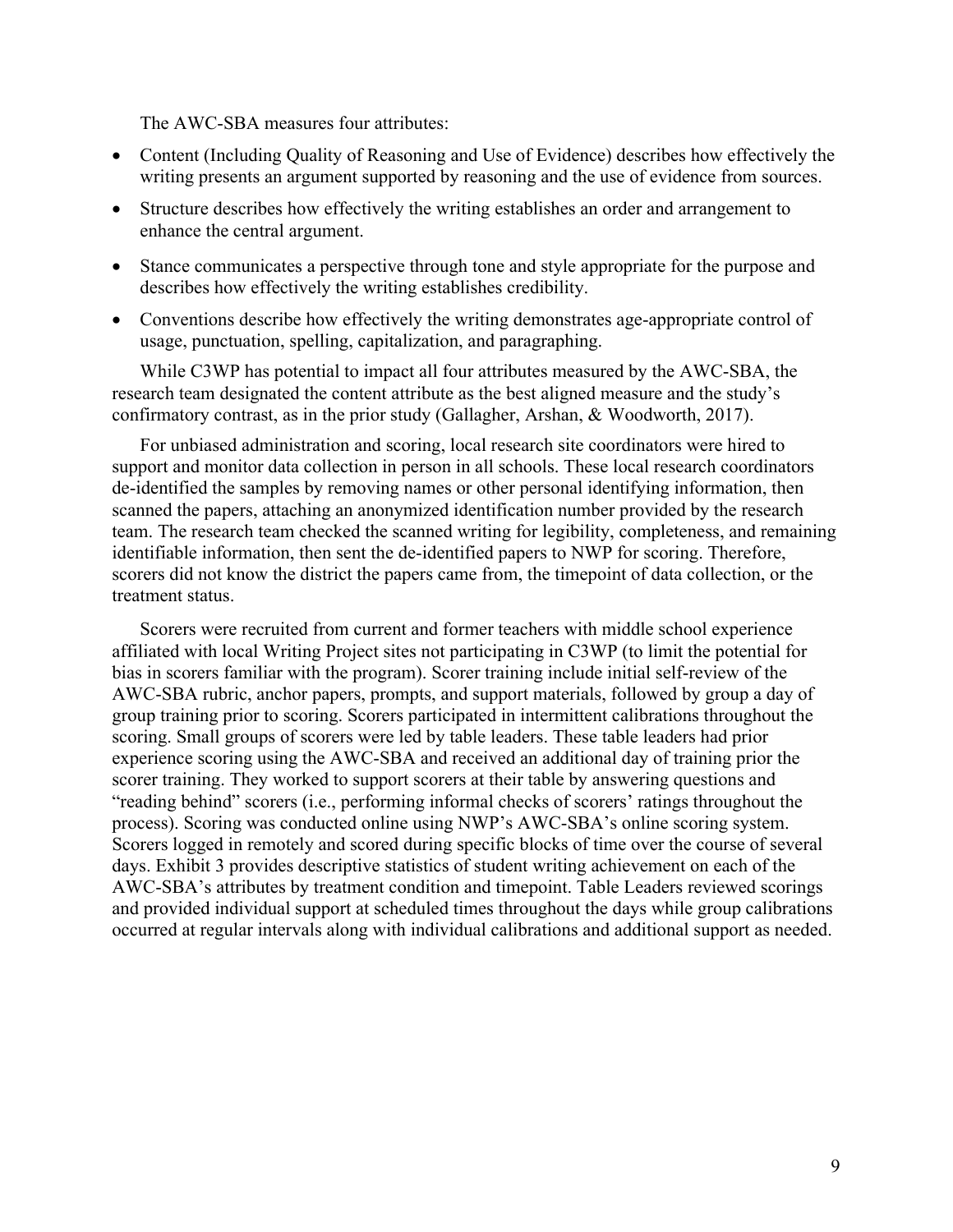|                  |           | <b>Baseline</b> |         |           | <b>Outcome</b> |         |
|------------------|-----------|-----------------|---------|-----------|----------------|---------|
|                  | Treatment | Control         | Overall | Treatment | Control        | Overall |
| Content          | 2.6       | 2.5             | 2.5     | 3.1       | 2.8            | 3.0     |
| (SD)             | (1.1)     | (1.0)           | (1.0)   | (1.2)     | (1.0)          | (1.1)   |
| <b>Structure</b> | 2.6       | 2.4             | 2.5     | 3.0       | 2.8            | 2.9     |
| (SD)             | (1.0)     | (1.0)           | (1.0)   | (1.2)     | (1.0)          | (1.1)   |
| <b>Stance</b>    | 2.7       | 2.6             | 2.6     | 3.2       | 2.9            | 3.0     |
| (SD)             | (1.1)     | (1.0)           | (1.1)   | (1.2)     | (1.1)          | (1.2)   |
| Conventions      | 2.7       | 2.6             | 2.6     | 3.1       | 2.9            | 3.0     |
| (SD)             | (1.2)     | (1.1)           | (1.1)   | (1.2)     | (1.2)          | (1.2)   |
| n                | 474       | 465             | 939     | 474       | 465            | 939     |

<span id="page-13-1"></span>**Exhibit 3. Baseline and Outcome AWC-SBA Scores by Time and Treatment Condition**

NOTE: Means are unadjusted for differences in grade level or prompt form taken by students.

On the six-point rubric for the content attribute, 80% of papers at outcome received scores from 2 to 4. Papers scoring a 1 (10% of papers for the content attribute) were typically too brief to evaluate, consisted primarily of copied text, or lacked any discernible central idea (e.g., haphazard content). About 7% of the outcome papers received a 5 or a 6 for content. These papers competently (score 5) or effectively (score 6) demonstrated reasoning by selecting and using evidence from sources to support the claim and included commentary on that evidence. Although papers received a different score for each attribute, the scores overall reflect a high degree of internal consistency (see Bang, 2013 for a discussion of internal consistency using the AWC and Gallagher, et. al., 2017 for excerpts of student writing at score points 2–4 from the prior study).

Reliability of the prompt scoring was assessed separately for each writing-attribute measure in the AWC-SBA through the double scoring of a subset of papers. Researchers randomly selected 24% of the papers to be double scored and calculated the percentage of papers for which individual scorers agreed within a score point for each attribute. A total of 442 papers in the analytic sample were double scored; raters agreed within a single score point for 88% of papers on the content and stance attributes, 89% on the structure attribute, and 86% on the conventions attribute.

#### <span id="page-13-0"></span>*Student impact estimates*

This technical report provides supporting detail to models published elsewhere. The Ordinary Least Squares (OLS) models with classroom-fixed effects, described first, are documented in the research brief, "Impacts on Students of a Short-Cycle Implementation of the National Writing Project's College, Career, and Community Writers Program," (Arshan, Park, & Gallagher, 2018). The Hierarchical Linear Models (HLM) will be documented a forthcoming academic publication. These models are written to address different audiences and publications and, therefore, are not directly comparable as specification checks to each other (although comparison of results from different model estimations provides some robustness checks).

Other published texts and this technical report interpret findings in a manner consistent with impact estimates across all models.

**OLS Classroom-Fixed Effects Models.** The OLS models are intended to compare directly to an earlier research brief describing the impacts of the two-year version of CRWP (Gallagher,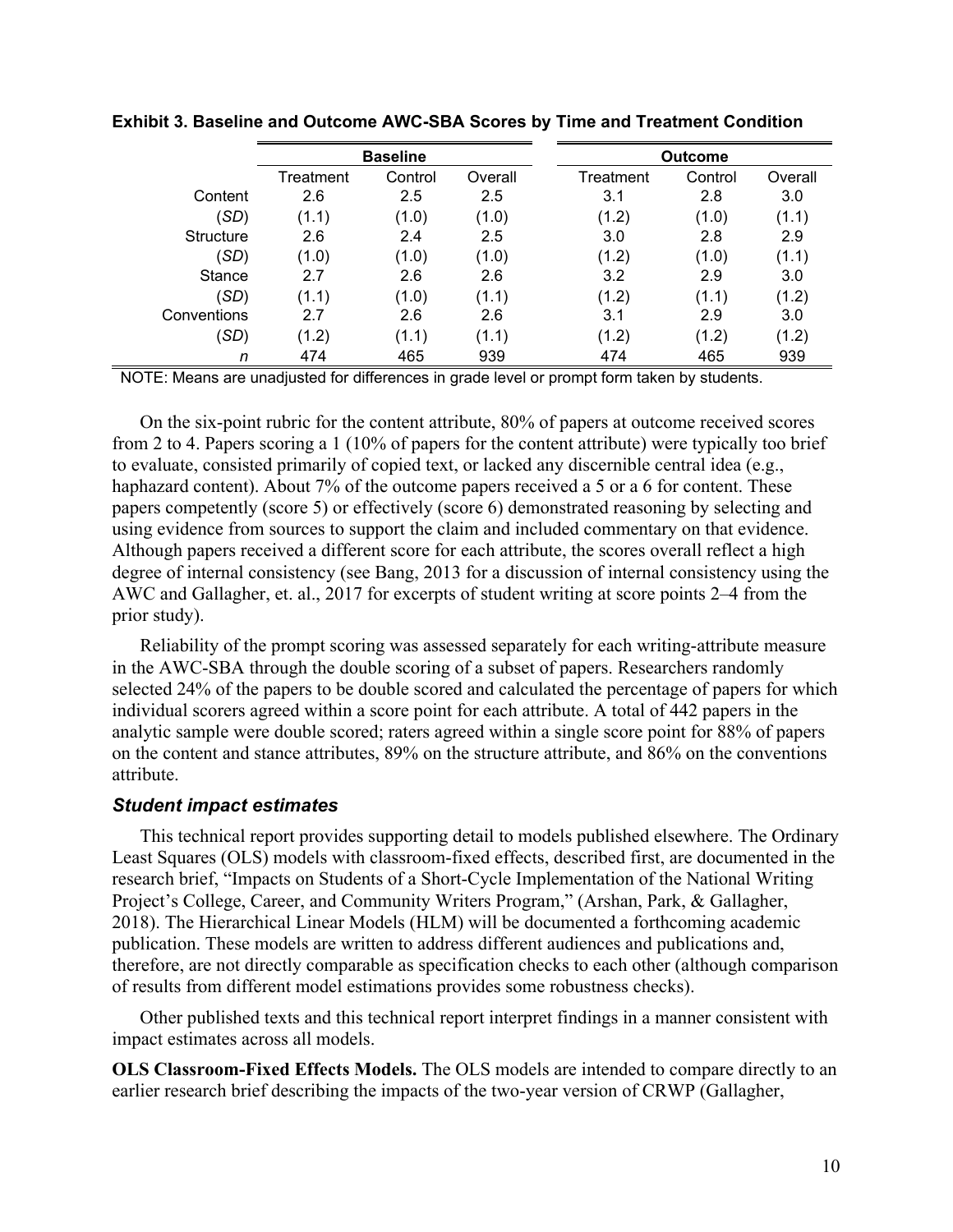Woodworth, & Arshan, 2015) and, as such, use raw AWC-SBA scores as outcome data. As these results were intended to be included in a two-page form without room for specification checks, we ran OLS models with classroom-fixed effects to conservatively account for the differences in sizes between classrooms. These models include controls to adjust for differences in grades and prompt forms. This report provides these OLS estimates using standardized outcome scores to allow for comparison of point estimates and standard errors across model specifications. The estimated impacts are relatively small, and the standard deviations of the outcome variable are close to 1, so the point estimates are identical when reporting raw or standardized effect sizes rounded to two decimal places. The standardized effect sizes provided in this report are therefore equivalent to the raw impacts reported in the policy brief this report supports.

The OLS classroom-fixed effects models predict writing ability for student *i*, in classroom *j*, taught by teacher  $k$  as a function of the classroom's assignment to treatment as:

## $Y_{iik} = (Teacher_k)\beta_1 + (C3WP_i x Teacher_k)\beta_2 + (Covar_i)\beta_3 + \sigma_{iik}.$

The vector of student-level covariates includes the pre-test score for each of the four attributes and a rater-fixed effect to account for variation in ratings by scorer. Student baseline and outcome scores are standardized within cohort and prompt form to account for prior achievement, cohort at baseline, and prompt effects. Individual student error is modeled by  $\sigma_{ijk}$ . This OLS model suppresses a constant term and predicts both teacher-fixed effects and a treatment-by-teacher fixed effect. **β<sup>2</sup>** therefore provides individual estimates of the effect of each classroom's assignment to C3WP on student writing performance, standardized within the analytic sample.

To combine these individual effects into an overall effect, we used Stata 14.2's *lincom* command to average these 30 estimates, allowing for 29 degrees of freedom. The resulting estimate therefore accounts for the clustering of students within classrooms and the variation in treatment effect across teachers without relying on the assumption of this variation in a treatment effect having a normal distribution, as with HLM models. Further, the classroom-fixed effects models account for varying classroom sizes within teachers.

**HLM Models.** The HLM models were written for a research audience. As such, we used HLM models to account for clustering of students within classrooms and classrooms within teachers. HLM models are common within research audiences and allow for two interpretations of the impacts: the teacher-fixed effects model treats the sample teachers as a convenience sample that cannot be generalized to other teachers, and teacher random effects treat the teachers as representative of a larger distribution of teachers. For HLM models, we standardized all AWC-SBA data within prompt and grade-level means to account for differences in cohorts and prompt forms; as such, the impact estimates from these models provide estimated effect sizes and cannot be directly compared to the sizes of impacts estimated by OLS models.

HLM models predict writing ability for student *i*, in classroom *j*, taught by teacher *k* as a function of the classroom's assignment to treatment as:

$$
Y_{ijk} = \beta_0 + \beta_1 (C3WP_j) + (Covar_i)\beta_2 + (Covar_j)\beta_3 + \sigma_{ijk} + \delta_{jk} + \eta_k.
$$

As in the OLS classroom-fixed effects models, the vector of student-level covariates includes the pre-test score for each of the four attributes and a rater-fixed effect, to account for variation in ratings by scorer. As these models do not include classroom-fixed effects, we additionally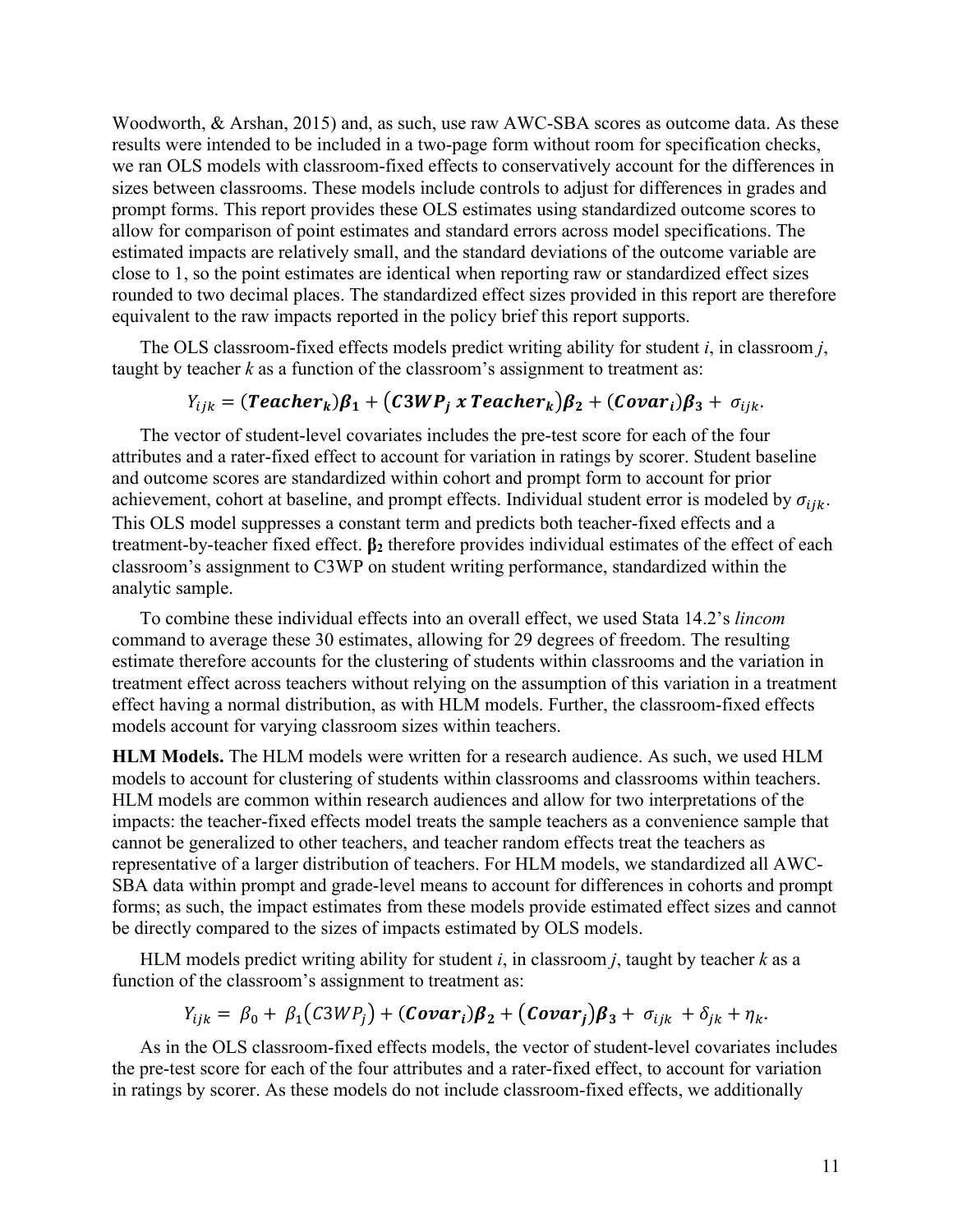include a vector of classroom covariates, which adjust for classroom average baseline scores for each of the four attributes measured by the AWC-SBA. A likelihood-ratio test indicates that inclusion of these additional classroom-level covariates improves model fit,  $\chi^2(4) = 14.95$ ,  $p = 0.0048$ . Student baseline and outcome scores are standardized within cohort and prompt forms to account for prior achievement, cohort at baseline, and prompt effects. Individual student, classroom, and teacher errors are modeled by random effects  $\sigma_{ijk}$ ,  $\delta_{jk}$ , and  $\eta_k$ . Student and classroom errors are estimated as random in all models; we discuss the difference between teacher-fixed and random error terms below. In all models, **β<sup>1</sup>** provides an average estimate of the effect of classroom assignment to C3WP on student writing performance, standardized within the analytic sample.

In the teacher-fixed effects models,  $\delta_{ik}$  provides a fixed effect that accounts for variation between teachers and the blocked random assignment of classrooms within teacher. To the extent that the teachers in this study represent a convenience sample that cannot be generalized to a broader population, this model estimation may be preferable, as effects are averaged across teachers without reliance on an assumption about the distribution of effects at the teacher level. These models therefore guard against any skew that may be created due to outlier teachers or differences in class sizes between teachers.

A reasonable case could be made, however, that these teachers represent a population of middle-grades teachers at high-needs schools whose leadership would be open to adopting the intervention. Nearly all teachers within recruited schools participated in the study (in part due to the generous stipend provided by NWP for participation). Further, the schools are located in five different states and represent a mix of high-needs urban and rural schools. We therefore also estimate models using random teacher effects, which model the teacher effects as normally distributed using a Bayesian shrinkage estimator to "borrow" data from teachers with more precisely estimated effects.

We estimated all multilevel models using the Stata 14.2 *mixed* command. The models used restricted maximum likelihood estimation and the Kenward-Roger method to compute degrees of freedom for the models and calculate *p*-values to adjust for the relatively small sample size at the teacher and classroom levels (Kenward & Roger, 1997; Schaalje, McBride, & Fellingham, 2002).

## <span id="page-15-0"></span>**Findings**

This section describes our findings related to program implementation (both fidelity and treatment-control contrast), teacher-practice outcomes, and student-learning outcomes.

## <span id="page-15-1"></span>**Fidelity of program implementation (FOI)**

C3WP was implemented largely as intended. The implementation measures focused on professional development duration, content, and strategies. Nearly all sites met their thresholds for implementation fidelity over the course of the full school year.

• For the **duration and breadth** component, fidelity of implementation was defined as 80% of 7th and 8th-grade study teachers participating in 45 hours or more of professional development. Sites could meet this threshold if either 85%+ of teachers participated in 35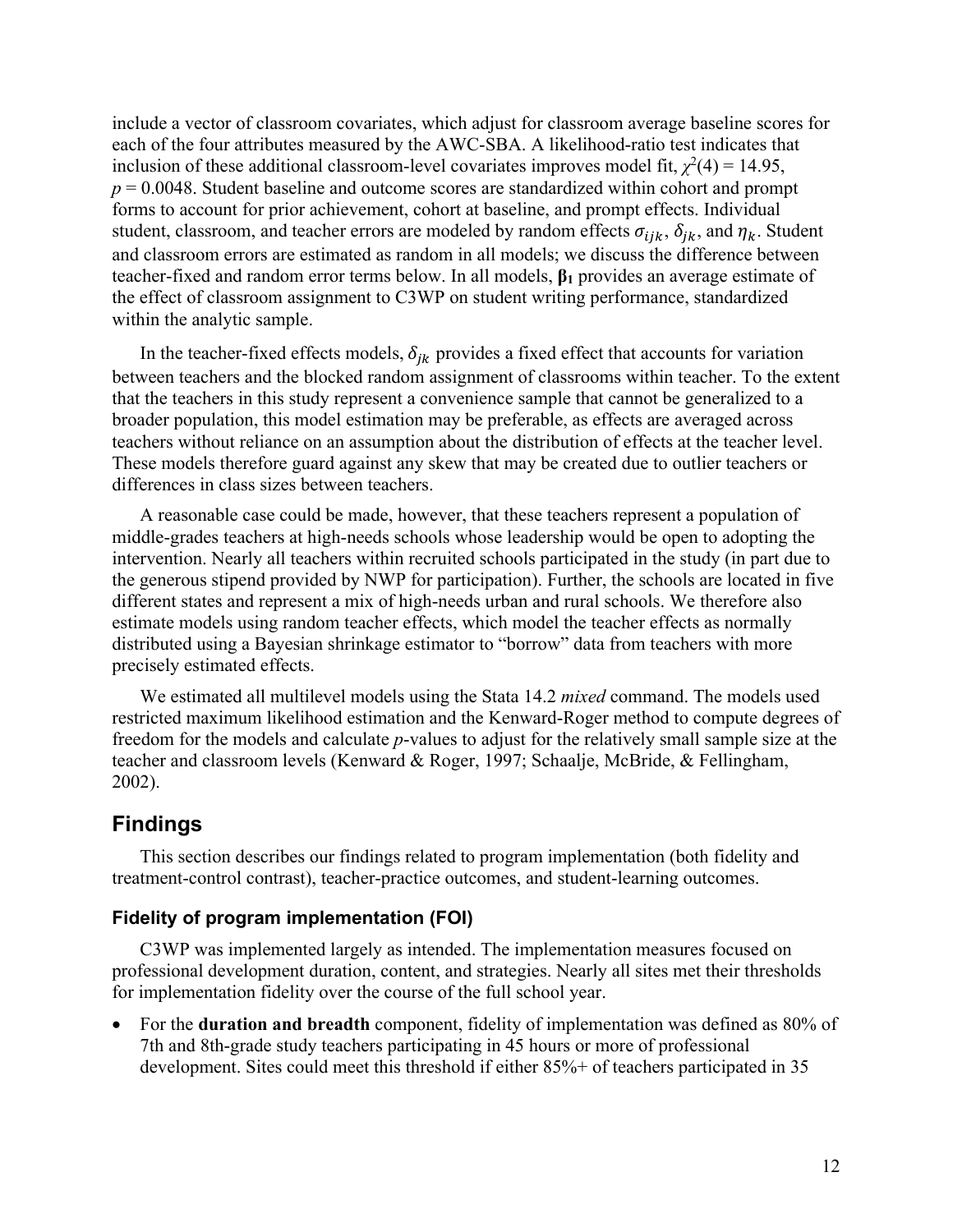hours of professional development, or 75%+ of teachers participated in 40+ hours of professional development. All six sites met this threshold.

The **content** component was composed of focus on argument and formative assessment components:

**Focus on argument** was defined as 80% of 7th and 8th-grade study teachers participating in 36 hours or more of professional development focused on argument. Sites could meet this threshold if either 85%+ of teachers participated in 25 hours of professional development, or 75%+ of teachers participated in 30+ hours of professional development. All six sites met this threshold.

**Formative assessment** required the introduction of the UST in professional development and the use of the UST online platform twice. Sites met this threshold if one professional development, even in summer or fall 2016, focused on the UST, and if analysis of student work was submitted at least twice prior to the administration of the outcome measure. All but one site met this threshold.

• The **classroom enactment** component was defined as at least 50% of professional development provided to 7th and 8th grade study teachers including classroom enactment of the C3WP tools and materials. Such enactment could include: (1) demo lesson, (2) designing tasks/assignments, (3) planning for classroom implementation, (4) analyzing student work, (5) analyzing student work, (6) Modeling instruction with teachers, (7) co-teaching/coplanning; and (8) debriefing classroom implementation. All sites met this threshold

Implementation fidelity thresholds were set at an annual level, which could, potentially, mean that sites only met fidelity after student posttest data were collected. We therefore also examined whether sites met implementation fidelity prior to the collection of outcome data. When examining the extent to which sites met these thresholds before the outcome measure was collected, we found that two sites did not meet the overall duration and breadth measure. The number of sites meeting the other FOI measures does not change.

We also examined the content on which sites chose to focus (reported to allow the research team to determine whether sessions focused on argument). All sites covered routine argument writing, the UST, and multiple instructional resources. While sites chose from multiple instructional resources, all sites introduced teachers to the resources that covered informal arguments and connecting evidence to claims. At the end of the year, two of the six sites introduced teachers to extended argument units intended to support students in a culminating argument.

#### <span id="page-16-0"></span>**Teacher practice outcomes**

C3WP seeks to influence both the nature of teachers' instructional practices and the amount of time they spend teaching source-based argument writing. As described above, we administered a log that measured teachers' daily instructional practice during two weeks of the school year: once in fall and once in spring.

Teachers were substantially more likely to ask students to write during their C3WP classes than in their control classes (81% of days in C3WP classes v. 63% of days in control classes, *p* < .001) (Exhibit 4). When writing took place, students wrote for longer times in C3WP classes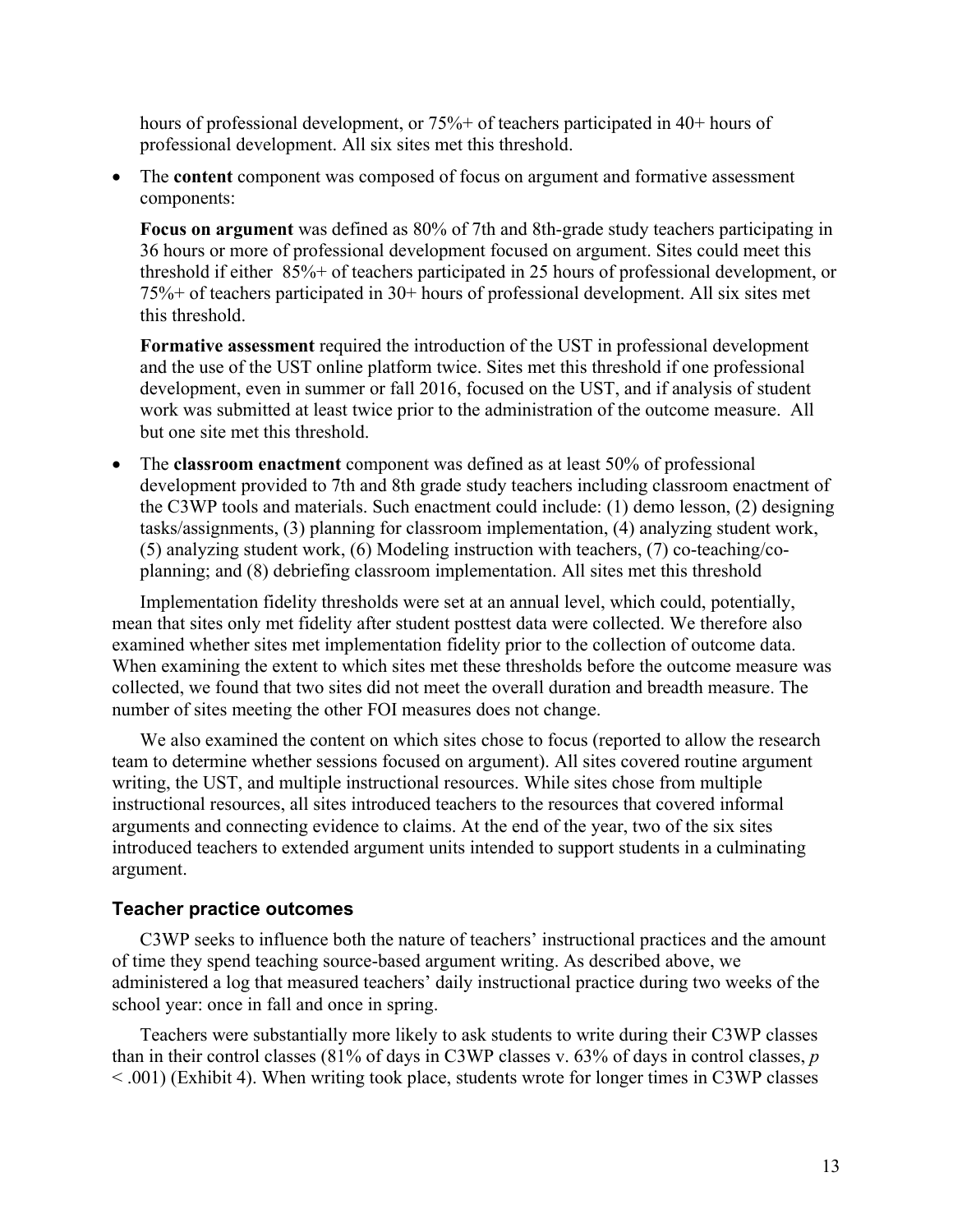(29 minutes v. 24 minutes,  $p < .01$ ), although they were no more likely to write from source material (95% of days v. 93% of days, *p* > .05).

On days that teachers asked students to write in a class, the log provided teachers with a list of options for the purposes of writing meant to reflect genre choices or instructional purposes (e.g., argument, narrative, writing to learn) and were allowed to select all options that applied to that class's writing work. When asked to write, C3WP classes were much more likely to be asked to write argument (64% of days in C3WP classes v. 19% of days in control classes, *p* < .001) (Exhibit 5). Teachers were also more likely to select "to persuade others" for a purpose in their C3WP classes, although this happened infrequently and may indicate that some teachers see "argument" and "persuasive" as similar genres (3% v. 1%, *p* < .05). C3WP classes were less likely than control classes to write literary analysis (4% v. 11%,  $p < .05$ ). C3WP classes were also somewhat less likely than control classes to write to learn (18% v. 24%, *p* < .1), write in preparation for standardized tests (6% v. 9%,  $p < 0.1$ ), and write to summarize (4% v. 8%,  $p < 0.1$ ), although these differences only approached statistical significance.

When writing argument, teachers nearly always expected students in both classes to use evidence (96% of days in C3WP classes v. 97% of days in control classes,  $p > .05$ ) (Exhibit 6), and the evidence sources were almost always non-fiction  $(97\% \text{ v. } 96\%, p > .05)$ . However, teachers were nearly three times as likely to ask C3WP classes to draw from multiple sources relative to their control classes (76% v. 28%,  $p < .001$ ).

When writing argument, teachers generally tended to ask students to practice similar skills in both C3WP and control classes, although C3WP students may have had greater expectations to revise particular elements of their arguments. Teachers were somewhat more likely to ask students in C3WP classes to focus on engaging in discussion about an argument topic (21% of days in C3WP classes v. 9% of days in control classes,  $p > 0.1$  (Exhibit 7) and somewhat less likely to ask C3WP students to practice supporting a claim with evidence (72% v. 85%, *p* < .1), though these differences only approached statistical significance. While expectations that students revise their arguments were somewhat infrequent in both classes, students in C3WP classes were more likely to be expected to revise their claims or thesis statements (15% v. 4%, *p* < .05) and their selection of evidence (14% v. 5%, *p* < .05) relative to students in control classes. Students in both classes were equally likely to be asked to revise for commentary (18% v. 11%, *p* > .05) and for organization (12% v. 7%, *p* > .05).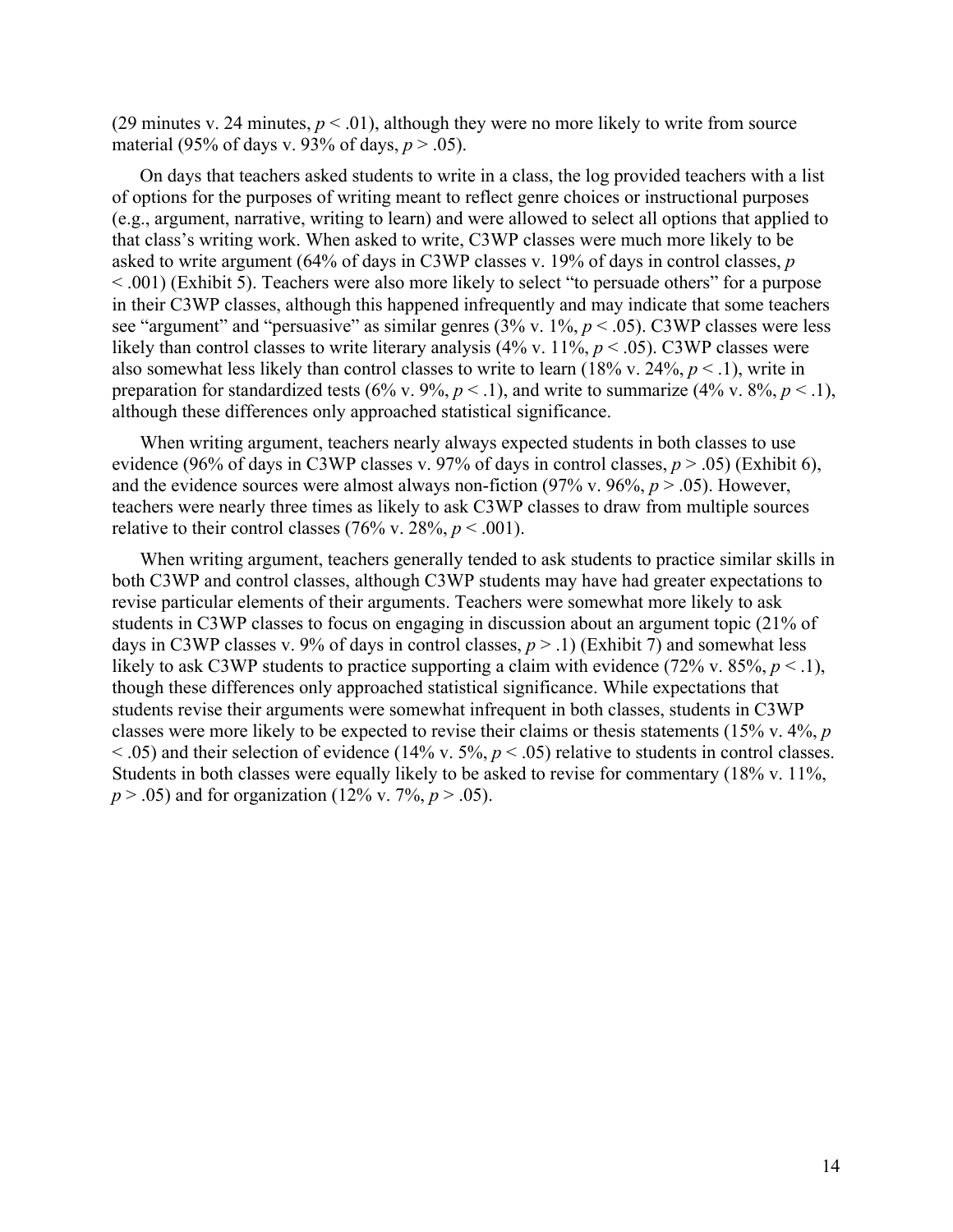#### **Exhibit 4. Teacher Practice: Instructional Time Spent on Writing**

|                                                                                |      |         |     |              |                | <b>Teacher</b>           |
|--------------------------------------------------------------------------------|------|---------|-----|--------------|----------------|--------------------------|
|                                                                                | C3WP | Control |     | <u>Log N</u> | <u>Class N</u> | $\underline{\mathbf{M}}$ |
| Did you ask students to write during this class?                               | 81%  | 63%     | *** | 859          | 58             | 29                       |
| If students wrote, did the task ask students to analyze, respond to, use text? | 95%  | 93%     |     |              | 57             | 29                       |
| If students wrote, minutes student spent working on writing during class       | 29   |         |     | 576          | 57             | 29                       |

NOTE:  $\sim$ p < .10, \*p < .05; \*\*p < .01; \*\*\*p < .001; point estimates for models predicting binary outcomes were transformed into percentage points for ease of interpretation, and represent the predicted practice for the average class in the sample for which the question was asked. Teachers were not asked log questions if preceding questions indicated the answer was no (e.g., teachers were only asked about the facets of their writing practice on days that students wrote in that class).

## **Exhibit 5. Teacher Practice: Purpose of Writing Instruction (When Writing Took Place)**

<span id="page-18-0"></span>

| For what purpose(s) did this student write today? Please respond based on all the pieces of<br>writing this student worked on. (Select all that apply) | C3WP | <u>Control</u> |        | $\log N$ | <b>Class N</b> | <b>Teacher</b><br><u>N</u> |
|--------------------------------------------------------------------------------------------------------------------------------------------------------|------|----------------|--------|----------|----------------|----------------------------|
| To reflect on an experience or topic                                                                                                                   | 11%  | 10%            |        | 577      | 57             | 29                         |
| To help the student learn                                                                                                                              | 18%  | 24%            | $\sim$ | 577      | 57             | 29                         |
| To practice conventions and usage                                                                                                                      | 5%   | 4%             |        | 577      | 57             | 29                         |
| To express him- or herself creatively                                                                                                                  | 3%   | 5%             |        | 577      | 57             | 29                         |
| To recount an event through narrative                                                                                                                  | 2%   | 2%             |        | 577      | 57             | 29                         |
| To present information                                                                                                                                 | 15%  | 14%            |        | 577      | 57             | 29                         |
| To persuade others                                                                                                                                     | 3%   | $1\%$          | $\ast$ | 577      | 57             | 29                         |
| To make an argument                                                                                                                                    | 64%  | 19%            | ***    | 577      | 57             | 29                         |
| To gain practice with forms of writing encountered on standardized tests                                                                               | 6%   | 9%             | $\sim$ | 577      | 57             | 29                         |
| To gain practice with writing literary analyses                                                                                                        | 4%   | 11%            | $**$   | 577      | 57             | 29                         |
| To help the student build awareness of his or her own growth and learning                                                                              | 3%   | 3%             |        | 577      | 57             | 29                         |
| To summarize                                                                                                                                           | 4%   | 8%             | $\sim$ | 577      | 57             | 29                         |
| <b>Other</b>                                                                                                                                           | 1%   | $1\%$          |        | 577      | 57             | 29                         |

<span id="page-18-1"></span>NOTE:  $\sim$ p < .10, \*p < .05; \*\*p < .01; \*\*\*p < .001; point estimates were transformed into percentage points for ease of interpretation, and teachers were only asked these questions if they answered that students wrote during that class. Answers therefore represent the predicted writing practice for the average class in the sample on a day that class wrote.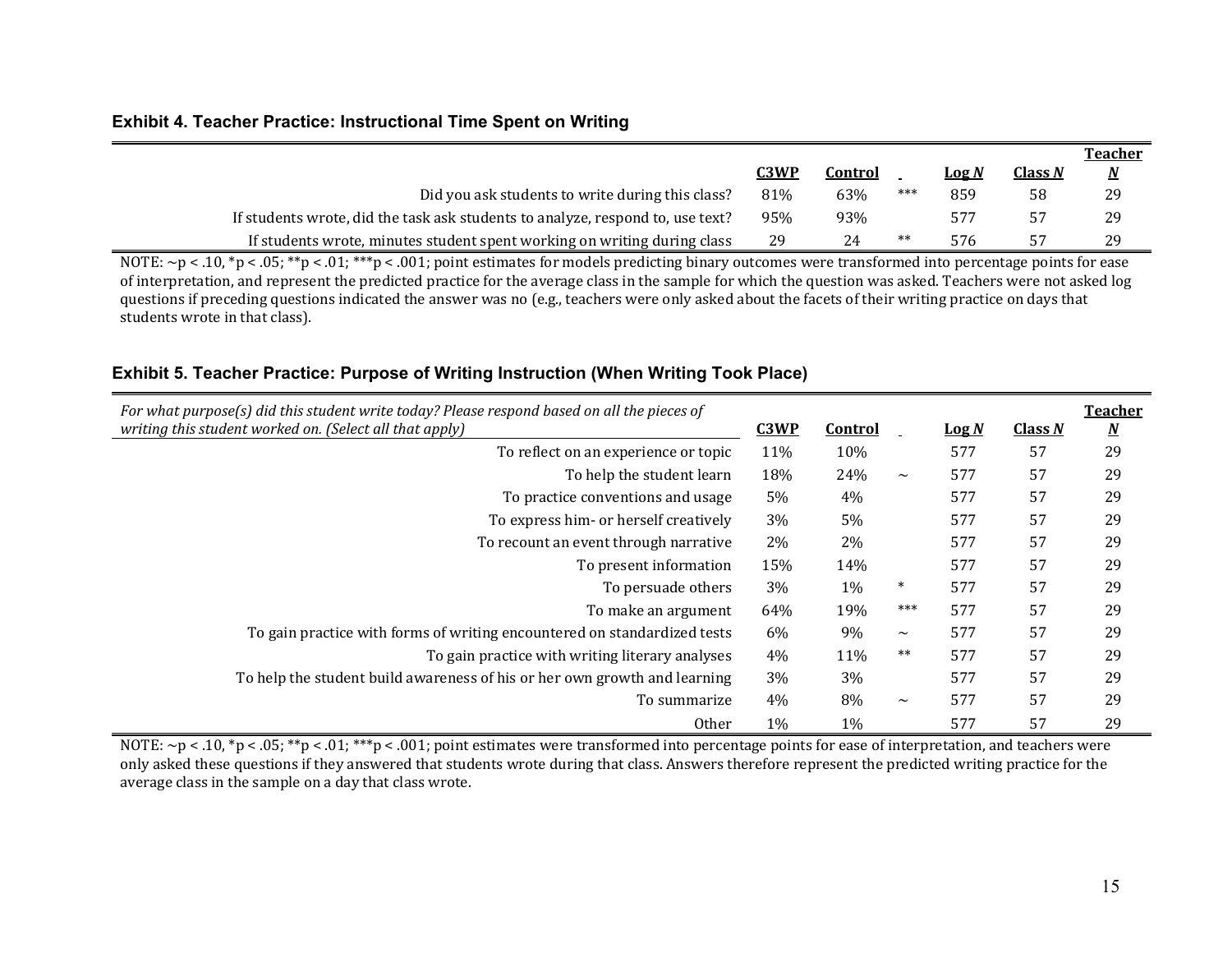#### **Exhibit 6. Teacher Practice: Use of Evidence and Source Material (When Argument Writing Took Place)**

|                                                                               |             |         |     |       |                | <u>Teacher</u>  |
|-------------------------------------------------------------------------------|-------------|---------|-----|-------|----------------|-----------------|
|                                                                               | <u>C3WP</u> | Control |     | Log N | <b>Class N</b> | $\underline{N}$ |
| Did the student's work on argument require them to use evidence?              | 96%         | 97%     |     | 254   | 48             | 29              |
| Was the primary type of evidence the student was expected to use non-fiction? | 97%         | 96%     |     | 245   | 48             | 29              |
| Did the student use more than one source?                                     | 76%         | 28%     | *** | 229   |                | 29              |

NOTE: ~p < .10, \*p < .05; \*\*p < .01; \*\*\*p < .001; point estimates were transformed into percentage points for ease of interpretation. Teachers were only asked these questions if they answered that students wrote during that class. Teachers were only asked about the type of evidence and number of sources students used if they answered that students used evidence. Answers therefore represent the predicted writing practice for the average class in the sample on a day that class wrote argument.

## **Exhibit 7. Teacher Practice: Argument Skills Practiced (When Argument Writing Took Place)**

<span id="page-19-0"></span>

|                                                                                            |      |                |        |          |         | <b>Teacher</b>           |
|--------------------------------------------------------------------------------------------|------|----------------|--------|----------|---------|--------------------------|
| Did the student work on any aspects of argument during this class? (Select all that apply) | C3WP | <b>Control</b> |        | $\log N$ | Class N | $\underline{\mathbf{N}}$ |
| Engaging in discussion about an argument topic                                             | 21%  | 9%             | $\sim$ | 254      | 48      | 29                       |
| Identifying an argument from daily life (e.g., ads, cartoons, op-eds)                      | 4%   | 1%             |        | 254      | 48      | 29                       |
| Identifying a claim and/or evidence in text                                                | 26%  | 18%            |        | 254      | 48      | 29                       |
| Responding to a claim in a text                                                            | 11%  | 7%             |        | 254      | 48      | 29                       |
| Revisiting a claim based on new reading or information                                     | 7%   | 2%             |        | 254      | 48      | 29                       |
| Generating ideas for future argument writing                                               | 5%   | 2%             |        | 254      | 48      | 29                       |
| Developing a claim                                                                         | 43%  | 49%            |        | 254      | 48      | 29                       |
| Evaluating the credibility of an argument                                                  | 6%   | 3%             |        | 254      | 48      | 29                       |
| Supporting a claim with evidence                                                           | 72%  | 85%            | $\sim$ | 254      | 48      | 29                       |
| Elaborating upon evidence used to support a claim                                          | 48%  | 35%            |        | 254      | 48      | 29                       |
| Designing the organization of an argument                                                  | 17%  | 15%            |        | 254      | 48      | 29                       |
| Revising the claim or thesis                                                               | 15%  | 4%             | $\ast$ | 254      | 48      | 29                       |
| Revising the selection of evidence                                                         | 14%  | 5%             | $\ast$ | 254      | 48      | 29                       |
| Revising for more effective commentary                                                     | 18%  | 11%            |        | 254      | 48      | 29                       |
| Revising for organization                                                                  | 12%  | 7%             |        | 254      | 48      | 29                       |

<span id="page-19-1"></span>NOTE: ~p < .10, \*p < .05; \*\*p < .01; \*\*\*p < .001; point estimates were transformed into percentage points for ease of interpretation. Teachers were only asked these questions if they answered that students engaged in argument writing during that class. Answers therefore represent the predicted writing practice for the average class in the sample on a day that class wrote argument.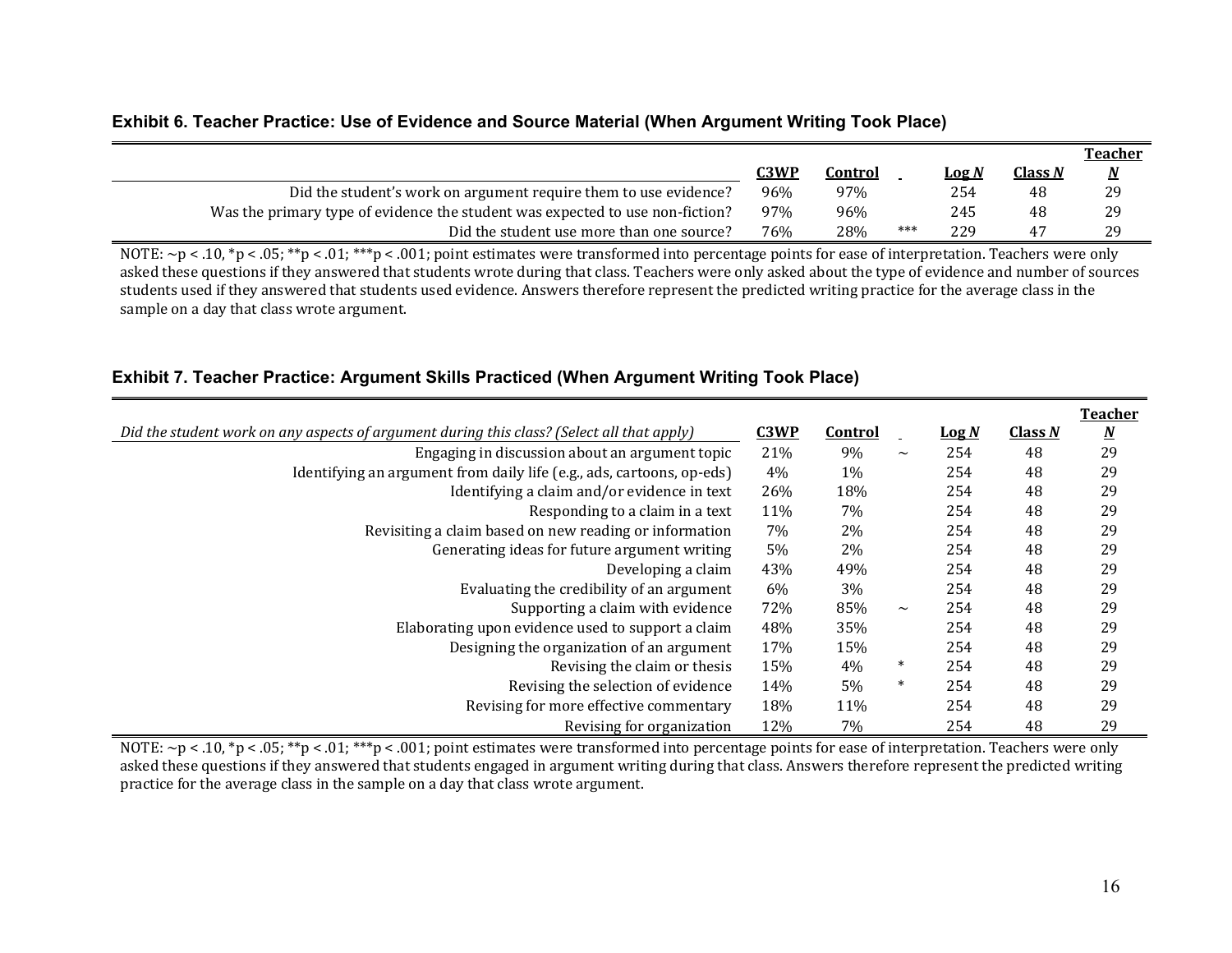#### <span id="page-20-0"></span>**Student learning outcomes**

Results of the impacts of a one-year implementation of C3WP on student achievement, as measured by their performance on the ACW-SBA are provided in Exhibit 8. For each component, all point estimates are positive, but both the size and significance of the estimation is sensitive to model specification. Nearly all estimations are either statistically significant  $(p < .05)$ or marginally significant  $(p < 0.1)$ . We interpret these outcomes as indicative This suggests that although schools may see results from C3WP in a single school year, a longer-term investment may produce a greater impact.

|                               | (1)    |         | (2)    |                       | (3)    |         |
|-------------------------------|--------|---------|--------|-----------------------|--------|---------|
| Content                       | 0.13   |         | 0.14   |                       | 0.17   | $\star$ |
|                               | (0.06) |         | (0.08) |                       | (0.08) |         |
| <b>Structure</b>              | 0.13   | *       | 0.13   |                       | 0.15   |         |
|                               | (0.06) |         | (0.08) |                       | (0.08) |         |
| Stance                        | 0.12   |         | 0.15   |                       | 0.17   | $\ast$  |
|                               | (0.06) |         | (0.07) |                       | (0.07) |         |
| Conventions                   | 0.13   | $\star$ | 0.14   | $\tilde{\phantom{a}}$ | 0.15   | $\star$ |
|                               | (0.06) |         | (0.07) |                       | (0.07) |         |
| Block/ teacher N              | 30     |         | 30     |                       | 30     |         |
| Classroom N                   | 60     |         | 60     |                       | 60     |         |
| Student N                     | 939    |         | 939    |                       | 939    |         |
| Teacher-by-class FE           | X      |         |        |                       |        |         |
| <b>Block FE</b>               |        |         | x      |                       |        |         |
| <b>Block RE</b>               |        |         |        |                       | x      |         |
| <b>Fixed Treatment Effect</b> |        |         | x      |                       | x      |         |

#### <span id="page-20-1"></span>**Exhibit 8. Impacts on AWC-SBA**

~*p* < .1; \**p* < .05; \*\**p* < .01; \*\*\**p* < .001